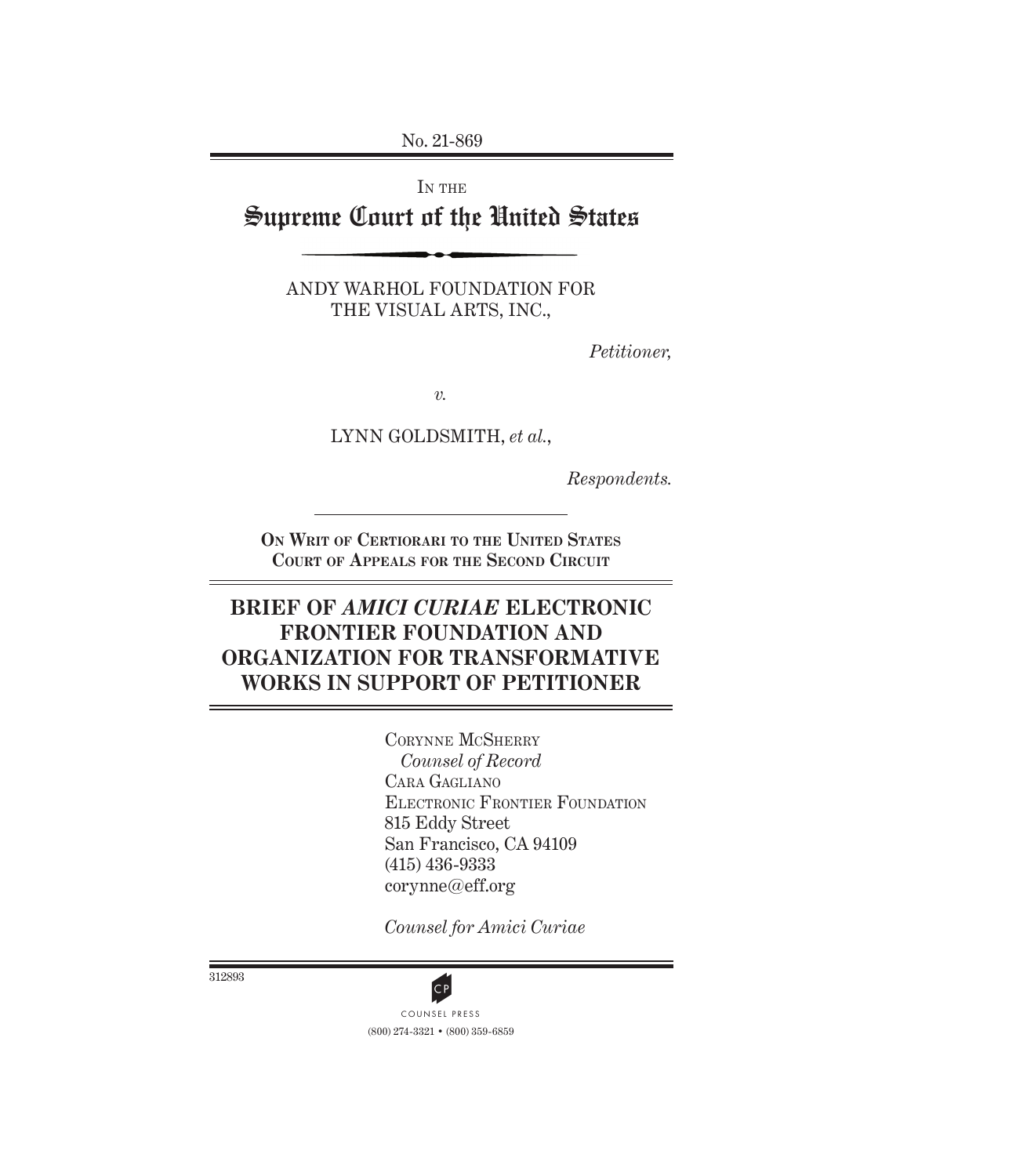## **TABLE OF CONTENTS**

|     |             | Page                                                                                                                                      |  |
|-----|-------------|-------------------------------------------------------------------------------------------------------------------------------------------|--|
|     |             | TABLE OF CONTENTS                                                                                                                         |  |
|     |             | TABLE OF AUTHORITIES iii                                                                                                                  |  |
|     |             | INTEREST OF AMICI CURIAE1                                                                                                                 |  |
|     |             | INTRODUCTION AND SUMMARY OF                                                                                                               |  |
|     |             |                                                                                                                                           |  |
| I.  |             | Fair Use Breathing Space Is More<br>Important Than Ever4                                                                                  |  |
| II. |             | The Second Circuit's Factor One Analysis<br>Confuses Far More Than It Clarifies and<br>Would Stifle New Creativity 12                     |  |
|     | A.          | Two works of visual art (or any<br>two works in a roughly similar<br>medium) do not necessarily share<br>the "same overarching purpose"12 |  |
|     | B.          | In many cases, transformativeness<br>cannot be assessed without considering<br>intent and audience14                                      |  |
|     | $C_{\cdot}$ | Many digital transformative uses<br>recognizably derive from and retain<br>essential elements of the original 17                          |  |

*i*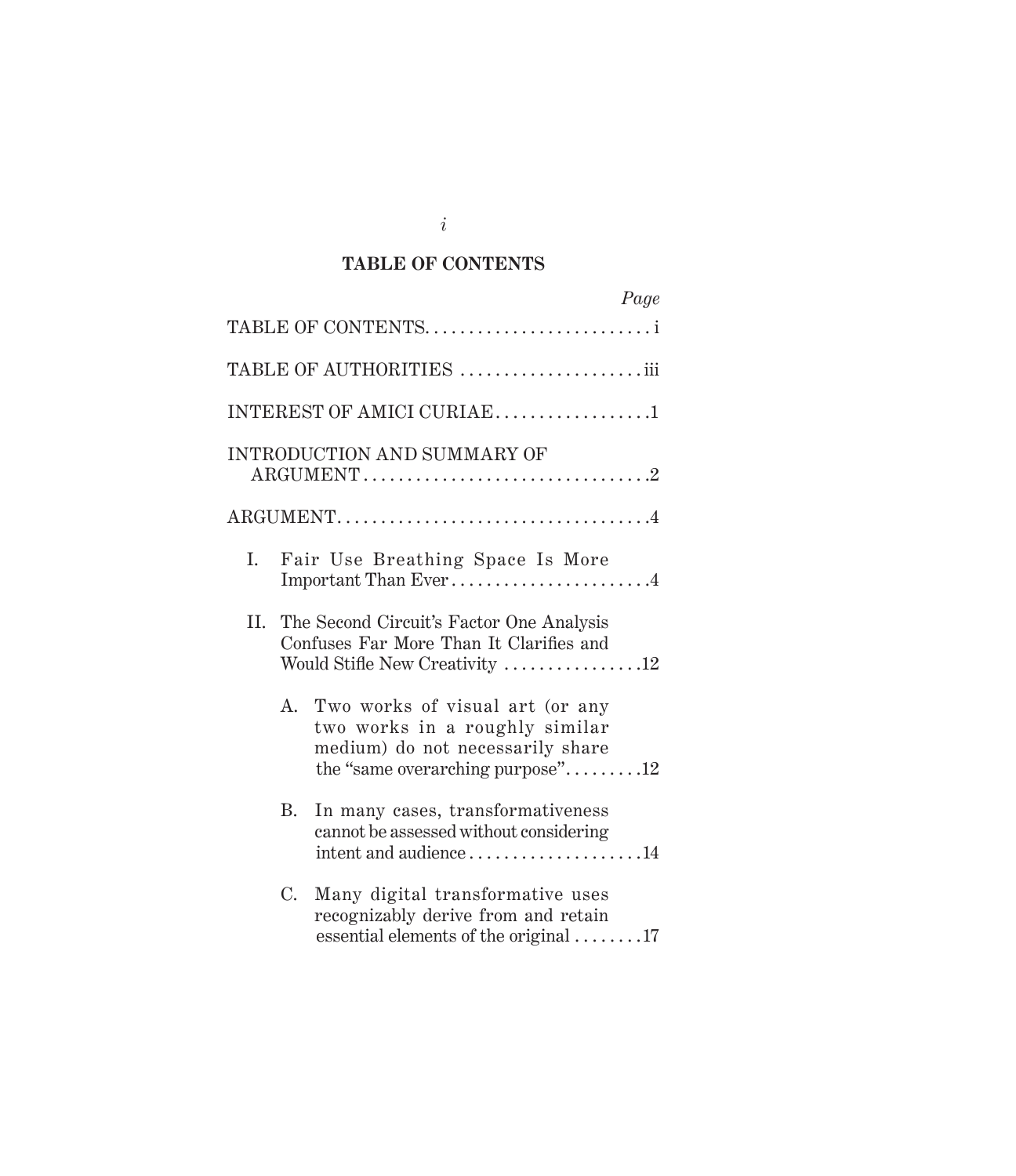### *Table of Contents*

*Page* III. The Factor One Analysis Should Be Flexible and Tied to the Circumstances of the Case—Including, Where Appropriate, the Intended Audience of the Work  $\,\ldots\ldots\ldots\,19$ IV. The Court Should Take This Opportunity to Reassess the Factor Four Burden  $\dots \dots 23$ CONCLUSION . 26

*ii*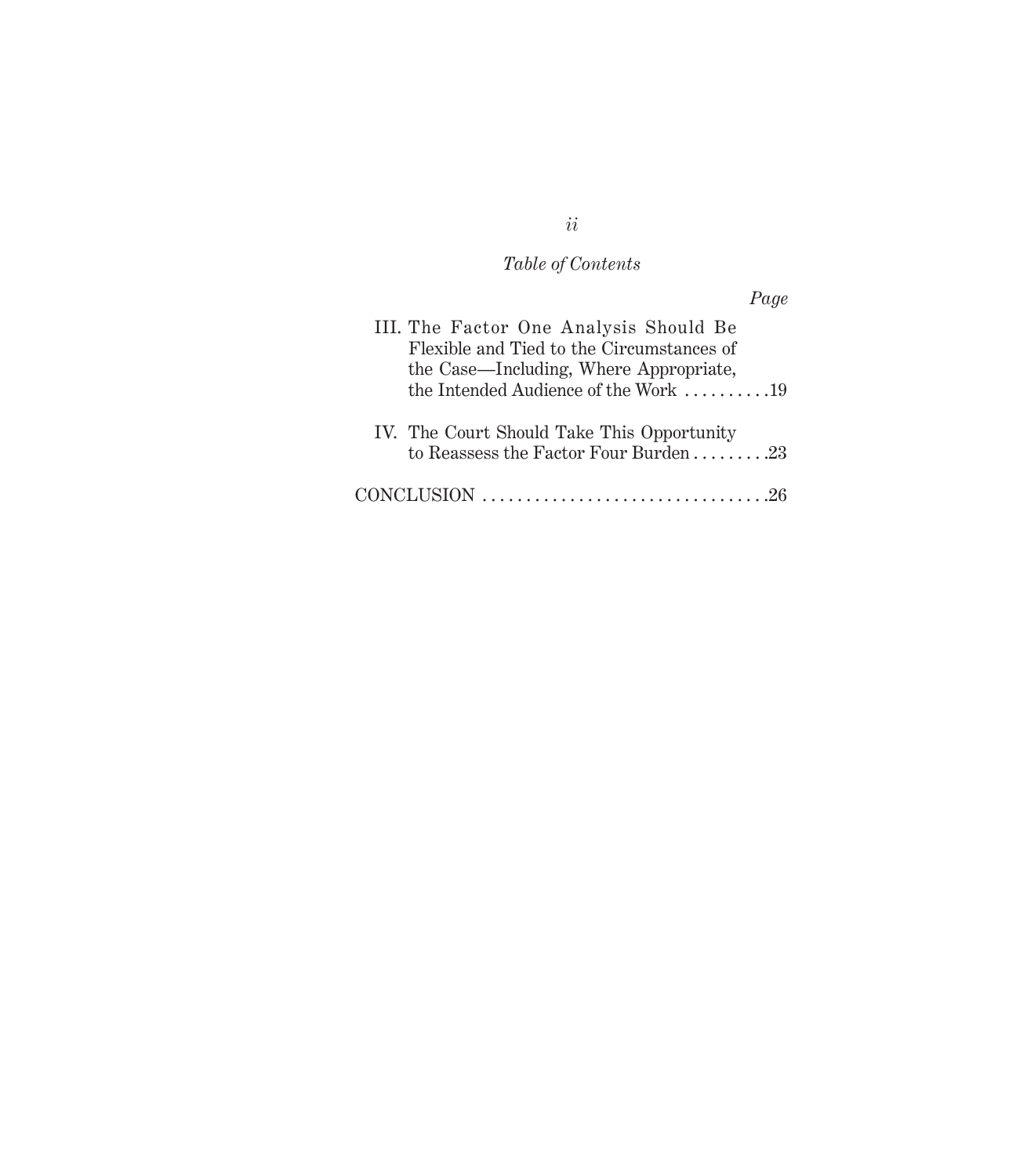## **TABLE OF CITED AUTHORITIES**

## **Cases**

| Adjmi v. DLT Entm't Ltd.,                                                                                              |
|------------------------------------------------------------------------------------------------------------------------|
| Andy Warhol Found, for the Visual Arts, Inc. v.<br>Goldsmith,<br>11 F.4th 262 (2d Cir. 2021). $\dots$ . $\dots$ 17, 19 |
| Art of Living Found. v. Does 1-10,<br>$2011$ WL 5444622 (N.D. Cal. Nov. 9, 2011) 20                                    |
| Authors Guild v. Google, Inc.,                                                                                         |
| Bateman v. Mnemonics, Inc.,                                                                                            |
| Blanch v. Koons,                                                                                                       |
| Bleistein v. Donaldson Lithographing,                                                                                  |
| Cambridge Univ. Press v. Patton,                                                                                       |
| Campbell v. Acuff-Rose Music, Inc.,                                                                                    |

*iii*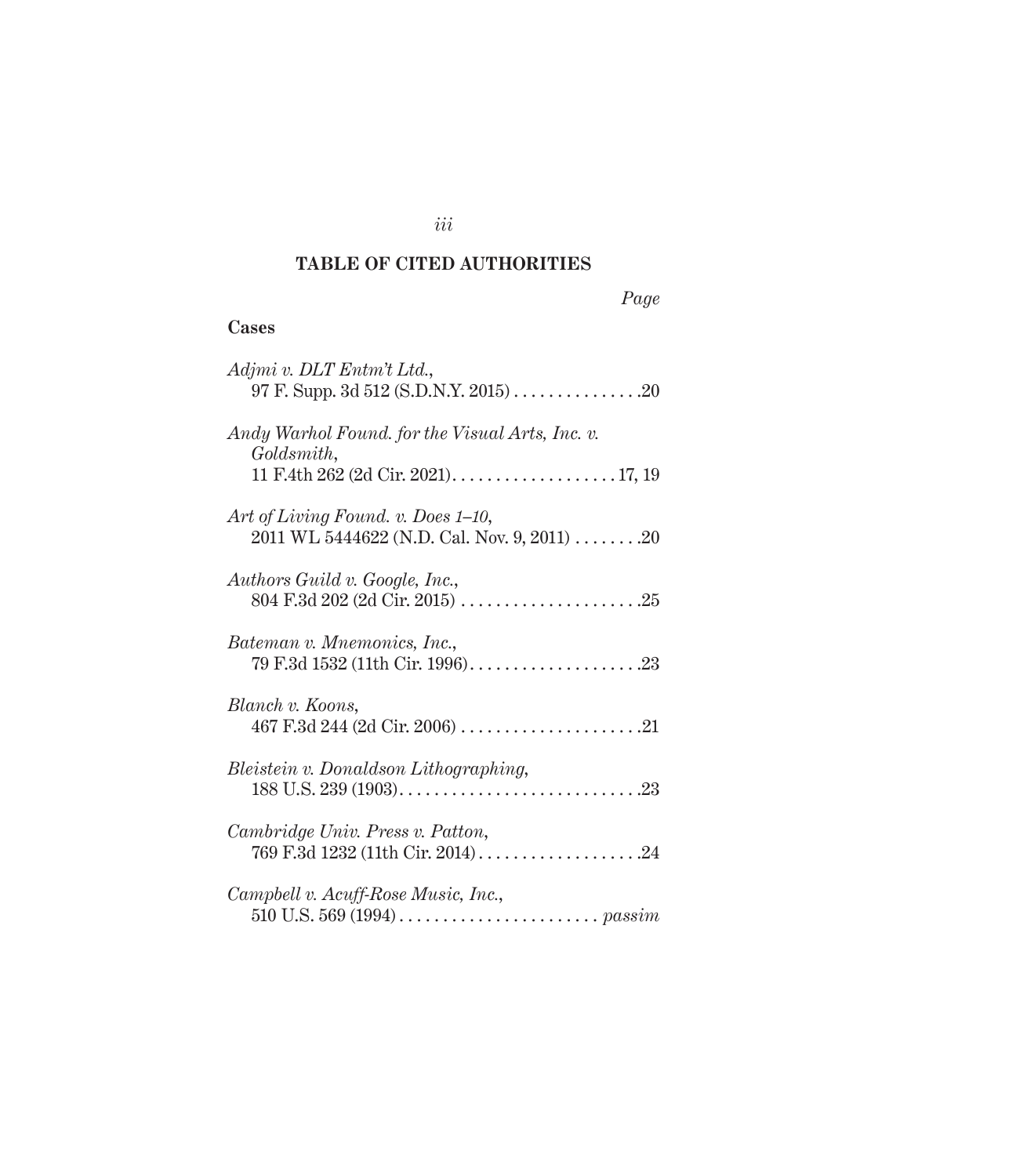| Page                                                                                              |
|---------------------------------------------------------------------------------------------------|
| Dubner v. City and Cnty. of S.F.,<br>266 F.3d 959 (9th Cir. 2001). 24, 26                         |
| Eldred v. Ashcroft,                                                                               |
| Golan v. Holder,                                                                                  |
| Google LLC v. Oracle Am., Inc.,                                                                   |
| Hughes v. Benjamin,<br>437 F. Supp. 3d 382 (S.D.N.Y. 2020). 20                                    |
| In re DMCA Subpoena to Reddit, Inc.,<br>441 F. Supp. 3d 875 (N.D. Cal. 2020) 9, 11, 20            |
| Kelly v. Arriba Soft Corp.,<br>336 F.3d 811 (9th Cir. 2003) 22                                    |
| Kirtsaeng v. John Wiley & Sons,                                                                   |
| Lenz v. Universal Music Corp.,                                                                    |
| Magnum Photos Int'l., Inc. v. Houk Gallery, Inc.,<br>2018 WL 4538902 (S.D.N.Y. Sept. 21, 2018) 22 |

## *iv*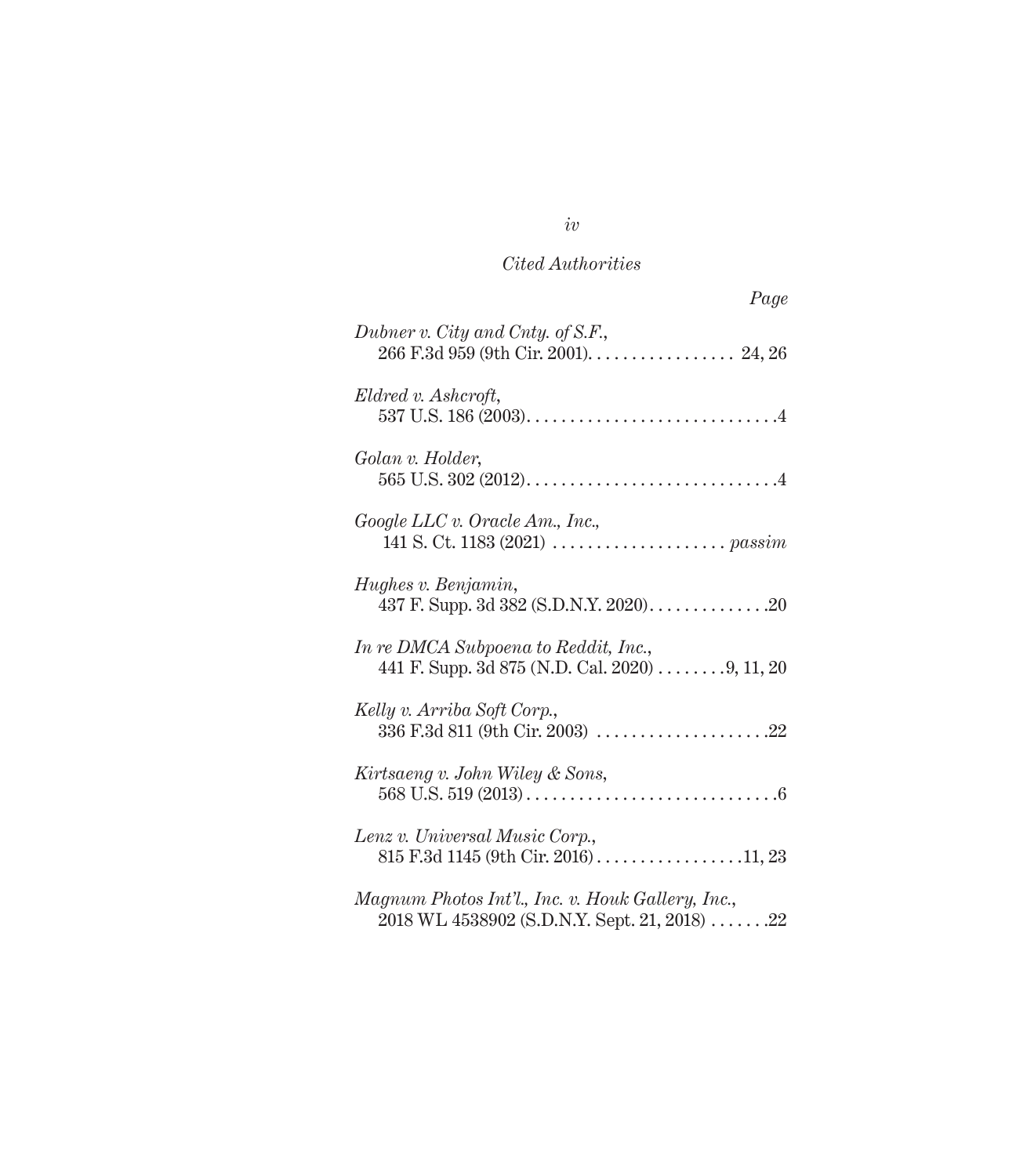| Page                                                                                                                    |
|-------------------------------------------------------------------------------------------------------------------------|
| Medtronic, Inc. v.<br>Mirowski Family Ventures, LLC,                                                                    |
| Oracle Am., Inc. v. Google Inc.,<br>2016 WL 1743129 (N.D. Cal. May 2, 2016). $\dots \dots 21$                           |
| Perfect 10, Inc. v. Amazon.com, Inc.,                                                                                   |
| Red Label Music Publ'g, Inc. v. Chila Prods.,<br>388 F. Supp. 3d 975 (N.D. Ill. 2019) 22                                |
| Sedgwick Claims Mgmt. Servs., Inc. v. Delsman,<br>$2009 \text{ WL } 2157573 \text{ (N.D. Cal. July 17, 2009)} \dots 20$ |
| Shady Records v. Source Enters.,<br>2005 WL 14920 (S.D.N.Y. Jan. 3, 2005)21                                             |
| Sony v. Connectix,<br>203 F.3d 596 (9th Cir. 2000) 11                                                                   |
| St. Mary's Honor Ctr. v. Hicks,                                                                                         |
| Tex. Dep't of Cmty. Affs. v. Burdine,                                                                                   |
| Wright v. Warner Books, Inc.,                                                                                           |

*v*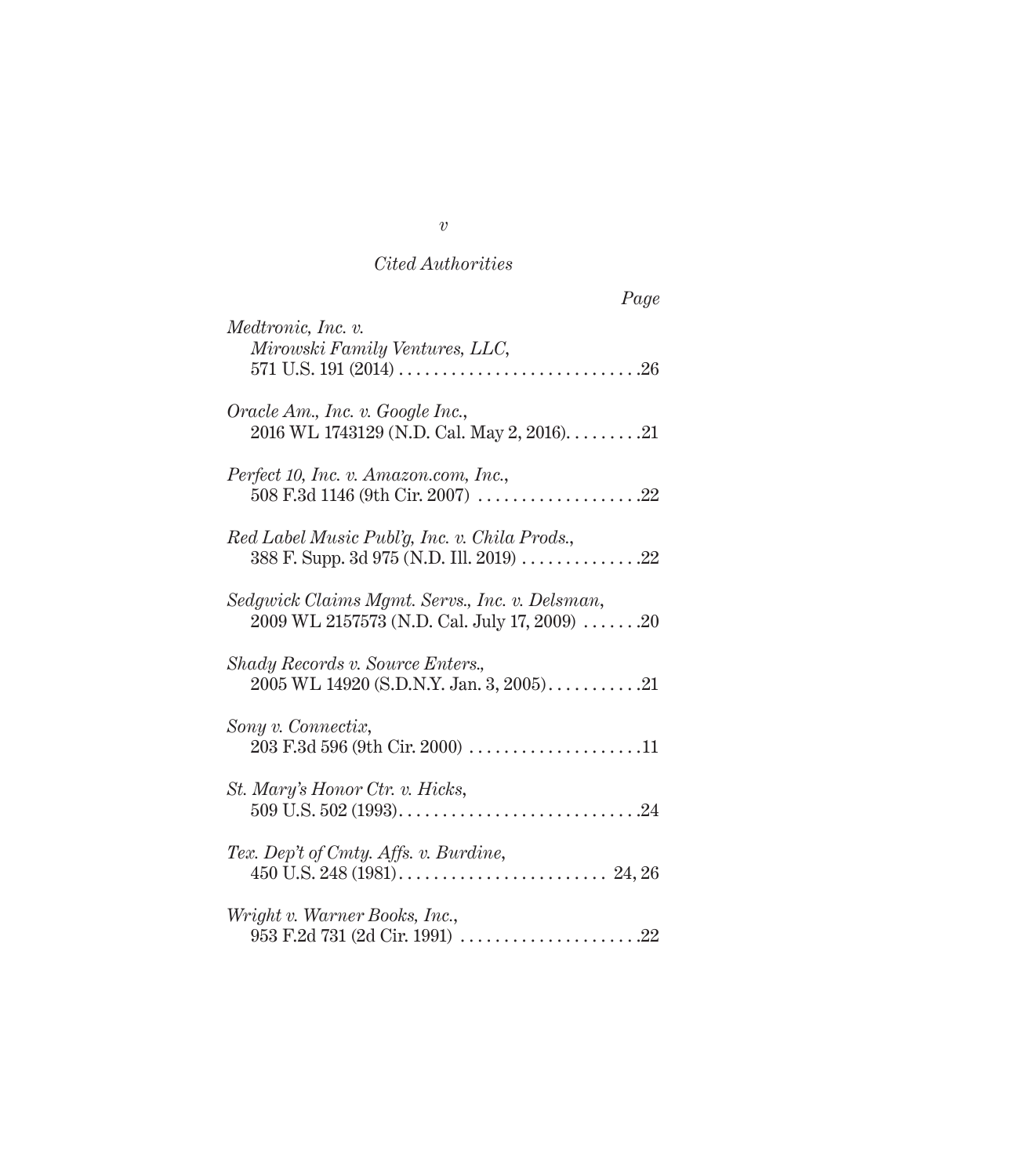## **Statutes**

| Digital Millennium Copyright Act, |  |
|-----------------------------------|--|

## **Other Authorities**

| 4 Melville B. Nimmer & David Nimmer,<br>$Nimmer on Copyright (2019) \dots \dots \dots \dots \dots \dots 11$                                                             |
|-------------------------------------------------------------------------------------------------------------------------------------------------------------------------|
| Alyssa Bereznak, Anyone Can Cook: The<br>Oral History of 'Ratatouille: The Musical,'<br>The Ringer (Dec. 31, 2020) $\dots \dots \dots \dots \dots \dots \dots \dots 18$ |
| Ass'n of Indep. Video & Filmmakers et al.,<br>Documentary Filmmakers Statement of<br>Best Practices in Fair Use $4(2005)$ 13                                            |
| Clicky Steve, Hall of Shame: Something Stinks<br><i>in Abbotsford</i> , Automattic (May 3, 2017) $\dots \dots \dots$                                                    |
| Comments of Organization for Transformative<br>Works to the U.S. Copyright Office<br>in the Matter of Section 512 Study,                                                |

## *vi*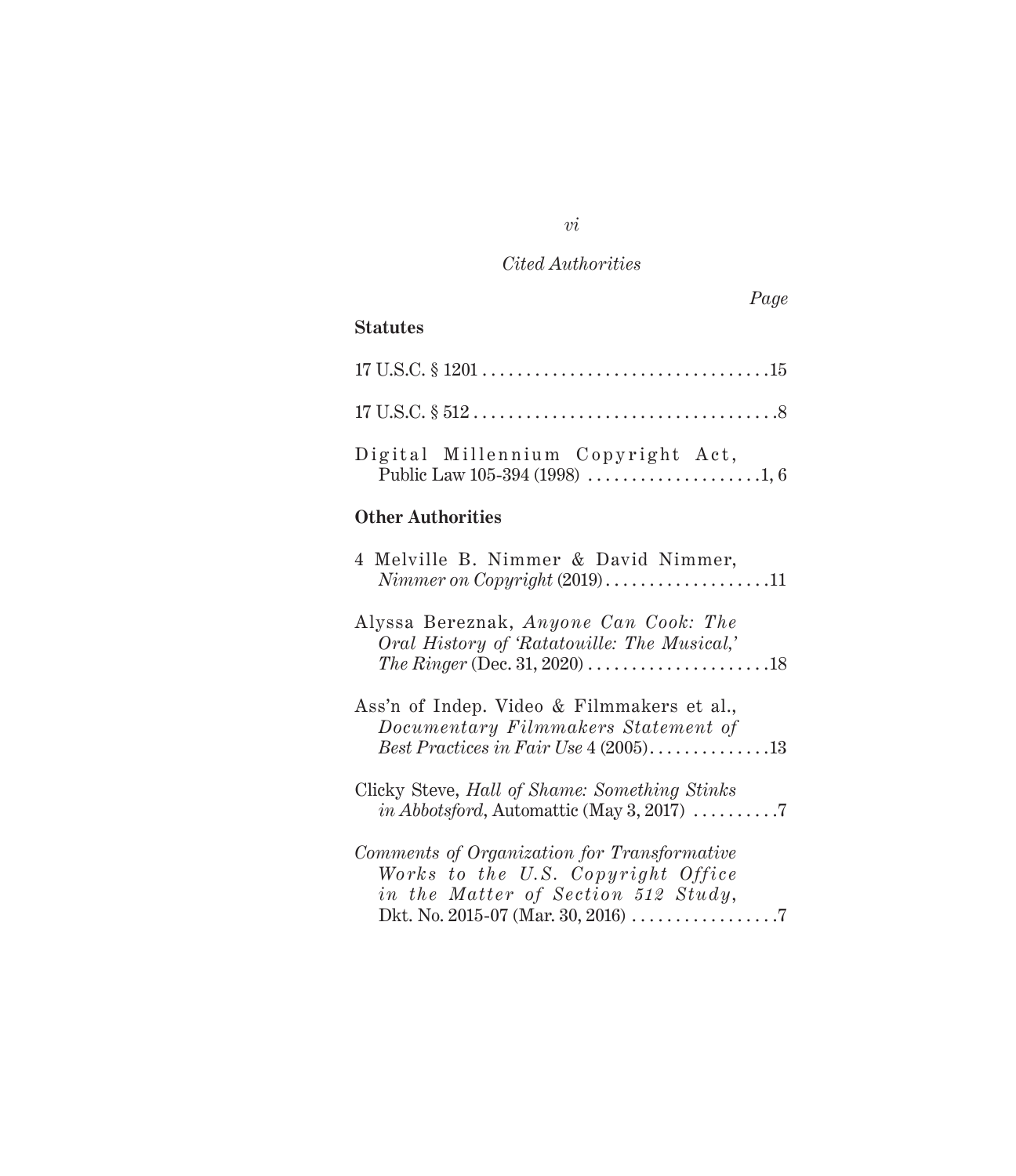| Page                                                                                                                                                                                                                                                 |  |
|------------------------------------------------------------------------------------------------------------------------------------------------------------------------------------------------------------------------------------------------------|--|
| Comments of the Music Library Association<br>to the U.S. Copyright Office in the Matter of<br>Music Licensing Study, Dkt. No. 2014-03<br>$(May 15, 2014) \ldots \ldots \ldots \ldots \ldots \ldots \ldots \ldots \ldots \ldots \ldots \ldots \ldots$ |  |
| Comments of the Organization for<br>Transformative Works to the USPTO/NTIA                                                                                                                                                                           |  |
| Corynne McSherry, The Orphan Works<br>Problem: Time to Fix It, EFF Deeplinks Blog                                                                                                                                                                    |  |
| Emily Maskell, A Complete Guide to the<br>'Ratatouille' TikTok Musical, Paper Mag.                                                                                                                                                                   |  |
| Haochen Sun, Copyright Law As an Engine<br>of Public Interest Protection, 16 Nw.                                                                                                                                                                     |  |
| Jennifer Urban, How Fair Use Can<br>Help Solve the Orphan Works Problem,<br>27 Berkeley Tech. L.J. 1379 (2012). 11                                                                                                                                   |  |
| Jennifer Urban, Joe Karaganis, and Brianna<br>Schofield, Notice and Takedown in Everyday<br>Practice, UC Berkeley Public Law Research                                                                                                                |  |

*vii*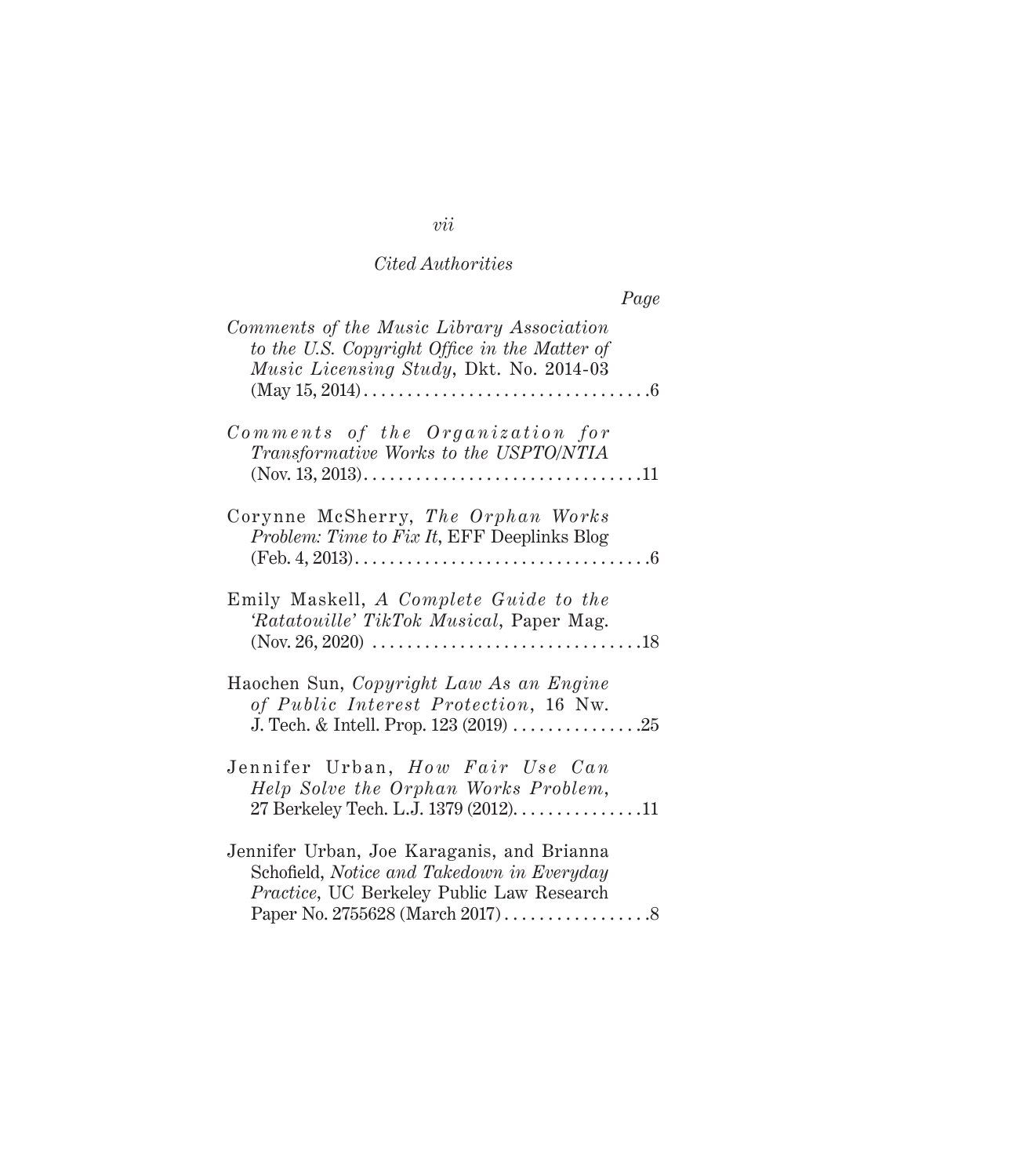| Page                                                                                                                                                                           |  |
|--------------------------------------------------------------------------------------------------------------------------------------------------------------------------------|--|
| Jessica Litman, Campbell at 21/Sony<br>$at 31,90$ Wash. L. Rev. 651 (2015) 10                                                                                                  |  |
| Julia Reinstein, How "Ratatouille" Went<br>From TikTok to an (Almost) Broadway<br><i>Musical</i> , BuzzFeed News $(Jan. 2, 2021) \ldots \ldots \ldots \ldots 18$               |  |
| Justin Hughes, Rules, Standards, and                                                                                                                                           |  |
|                                                                                                                                                                                |  |
| Mike Masnick, Rather Than Attacking<br>Section 230, Why Aren't Trump Supporters<br>Angry About the DMCA That's Actually<br>Causing Issues?, Techdirt (July 2, 2020) 8          |  |
| Mike Masnick, Twitter Taking Down Trump<br>Campaign Video Over Questionable Copyright<br>Claim Demonstrates Why Trump Should<br>Support Section 230, Techdirt (June 5, 2020) 7 |  |
| Mike Masnick, While Trump Continues to<br>Complain About 230, It's Copyright Law<br>That Once Again Actually Gets His Content                                                  |  |
| Ned Snow, Proving Fair Use: Burden of Proof<br>As Burden of Speech, 31 Cardozo L. Rev. 1781<br>. 25<br>$(2010) \ldots$                                                         |  |

## *viii*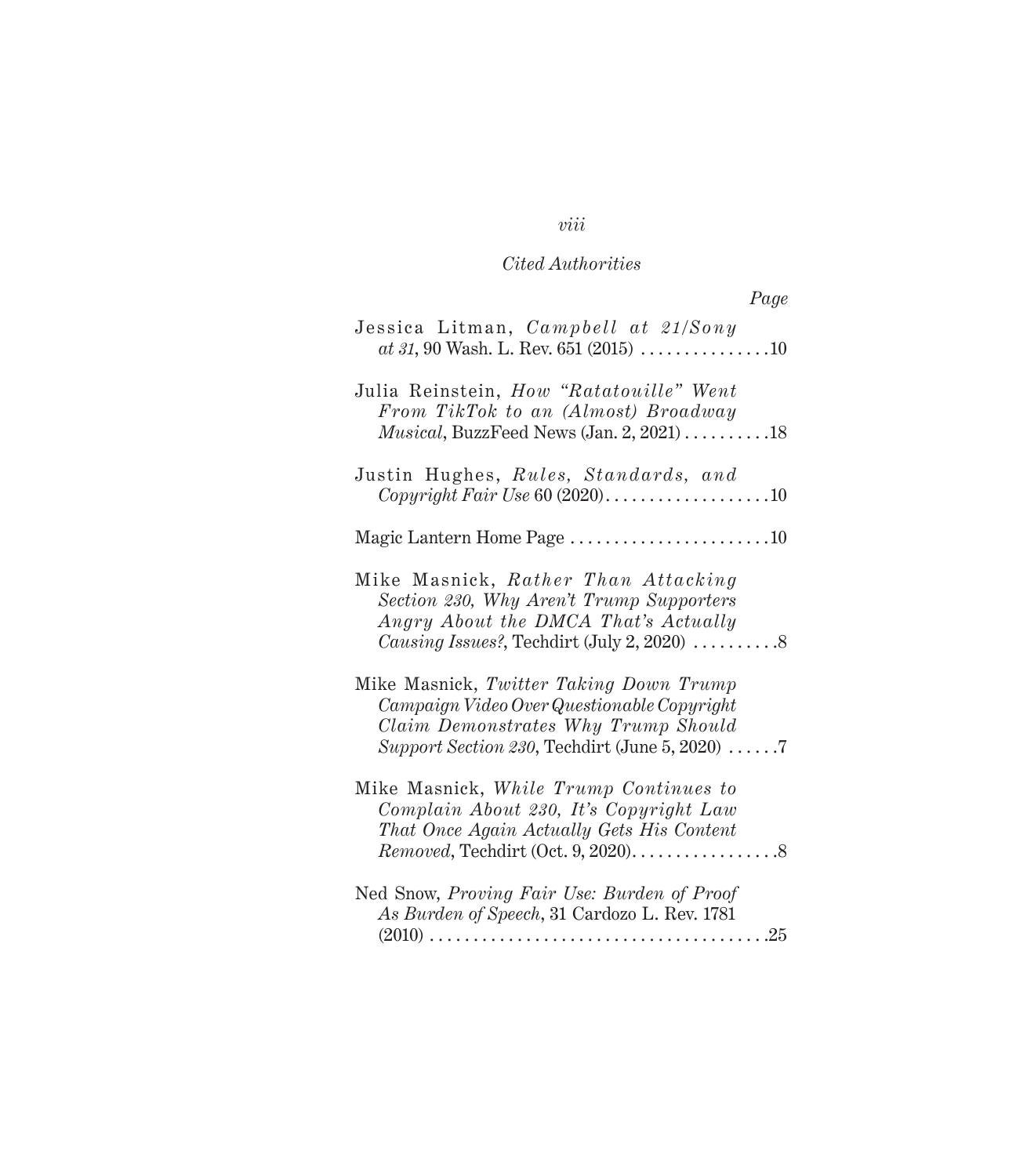| Page                                                                                                                                     |
|------------------------------------------------------------------------------------------------------------------------------------------|
| Nikon Hacker Showcase10                                                                                                                  |
| Org. for Transformative Works, Test Suite                                                                                                |
| Paul Alan Levy, Watch Tower's Misuse of<br>Copyright to Suppress Criticism, Public Citizen:<br>Consumer L. & Pol'y Blog (Mar. 7, 2022) 9 |
|                                                                                                                                          |
| Rebecca J. Rosen, The Missing 20th Century:<br>How Copyright Protection Makes Books                                                      |
| Rebecca Tushnet, Content, Purpose, or<br><i>Both?</i> , 90 Wash. L. Rev. 869 (2015) $\ldots$ 10                                          |
| Saturday Night Live, Where in the World is<br><i>Kellyanne Conway?</i> , YouTube (May $7, 2017$ )14                                      |
| TV Doctor Believes Copyright Will Save<br>Him from Criticism, Is Very Wrong, EFF<br>Takedown Hall of Shame (2020) 7                      |
| U.S. Copyright Office, Orphan Works<br>and Mass Digitization 35 $(2015)$ 5                                                               |
| Zachary Pincus-Roth, The Most Exciting<br>Theater Now is a Figment of Our<br><i>Imagination</i> , Wash. Post (Dec. 22, 2020)18           |

*ix*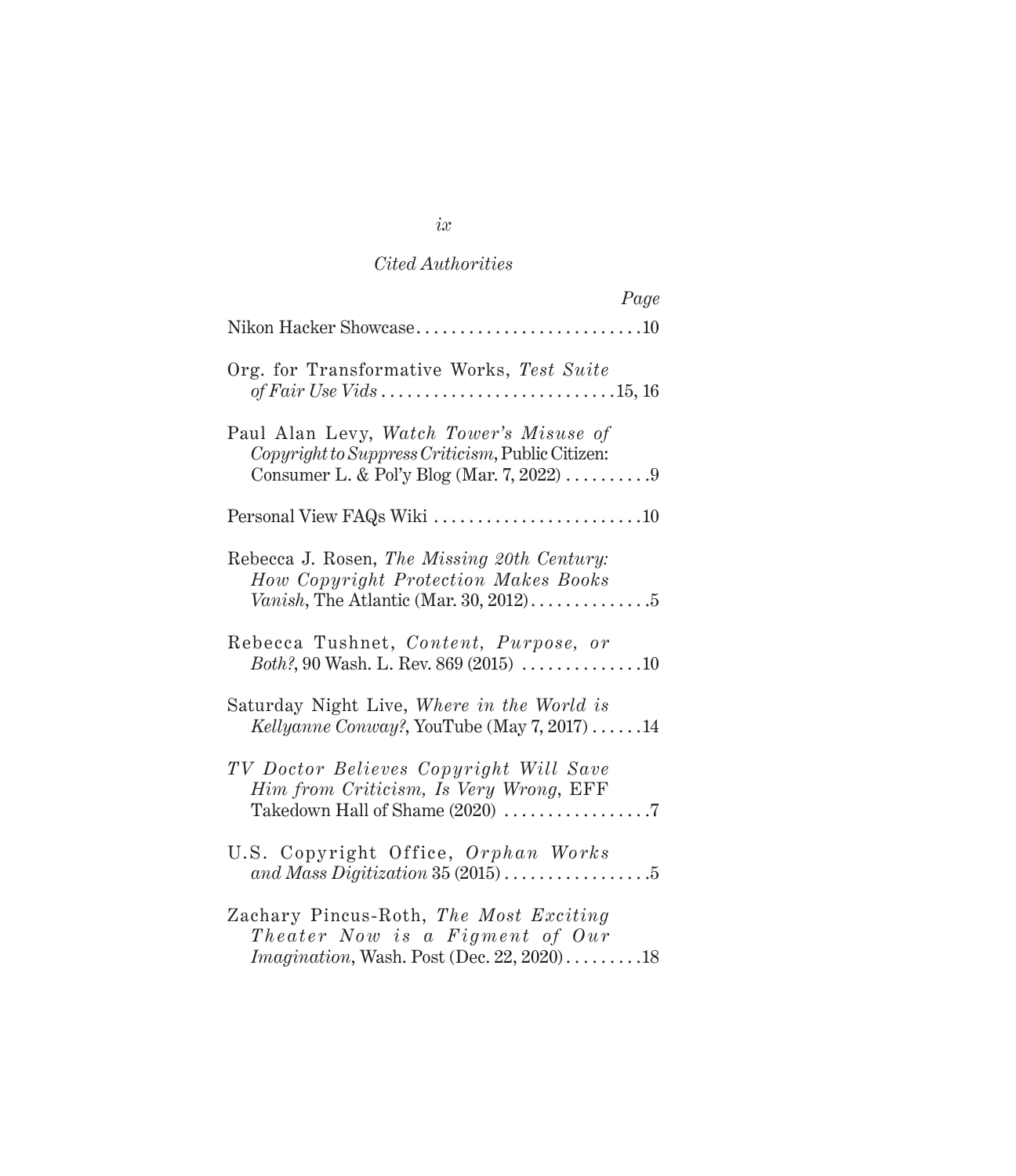### **INTEREST OF AMICI CURIAE1**

*Amicus curiae* the Electronic Frontier Foundation ("EFF") is a nonprofit civil liberties organization that has worked for more than 30 years to protect innovation, free expression, and civil liberties in the digital world. EFF and its more than 38,000 dues-paying members have a strong interest in a balanced copyright system that serves the interests of creators, innovators, and the general public. As a legal services organization, we also counsel users, including internet creators, who have had their lawful expression taken offline due to a takedown notice submitted pursuant to the Digital Millennium Copyright Act or a flag from an automated content filter.

The Organization for Transformative Works ("OTW") is a nonprofit organization established in 2007 to protect and defend fans and fanworks from commercial exploitation and legal challenge. Our members make and share works commenting on and transforming existing works, adding new meaning and insights—from reworking a film from the perspective of the "villain," to using storytelling to explore racial dynamics in media, to retelling the story as if a woman, instead of a man, were the hero. The OTW's nonprofit, volunteer-operated website hosting transformative, noncommercial works,

<sup>1.</sup> Pursuant to Supreme Court Rule 37.3(a), all parties have provided their consent to the filing of this brief. Pursuant to Supreme Court Rule 37.6, no counsel for a party authored this brief in whole or in part, and no party or counsel for a party made a monetary contribution intended to fund the preparation or submission of the brief. No person or entity, other than Amici, their members, or their counsel, made a monetary contribution to the preparation or submission of this brief.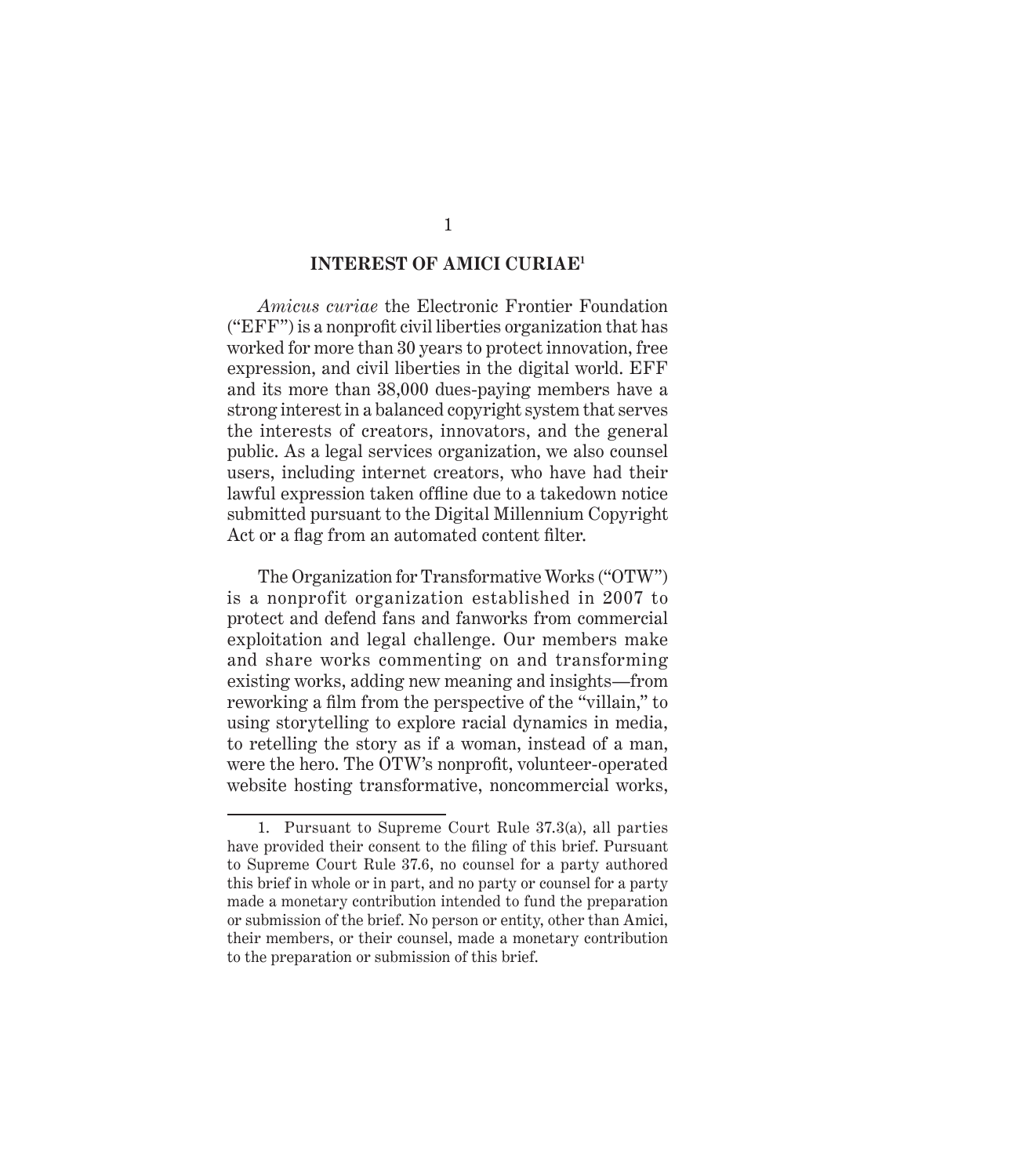the Archive of Our Own, has over 4.7 million registered users, hosts over 9.3 million unique works, and receives approximately two billion page views per month.

### **introduction and Summary of Argument**

While the facts of this case are relatively narrow, its impact may reach far beyond the world of fine arts. In a digital age, copyright law necessarily plays an ever-increasing role in day-to-day life: it not only shapes creative work but also influences innovation, education, politics, security, and privacy.

Virtually everything we do online involves reproducing copyrightable works, making new ones, or both. Every time someone posts on social media, forwards an e-mail, or texts a GIF to a friend, they are making use of copyrighted material. Vast economies exist for posting, streaming, and commenting on performances of all kinds. New internet creators remake and rework all kinds of copyrighted works to create new meanings and messages. Given the ubiquity of software in our devices and appliances, many aspects of security testing, repair, and the development of competitive products depend on reverse engineering copyrighted software—often against the desires of the manufacturer. Educators, students, parents, families, political organizers, human rights defenders, journalists, and many others depend on internet platforms to communicate—a dependence that has been underscored by the pandemic.

The present case has the potential to affect all of this. The activities described above depend on a robust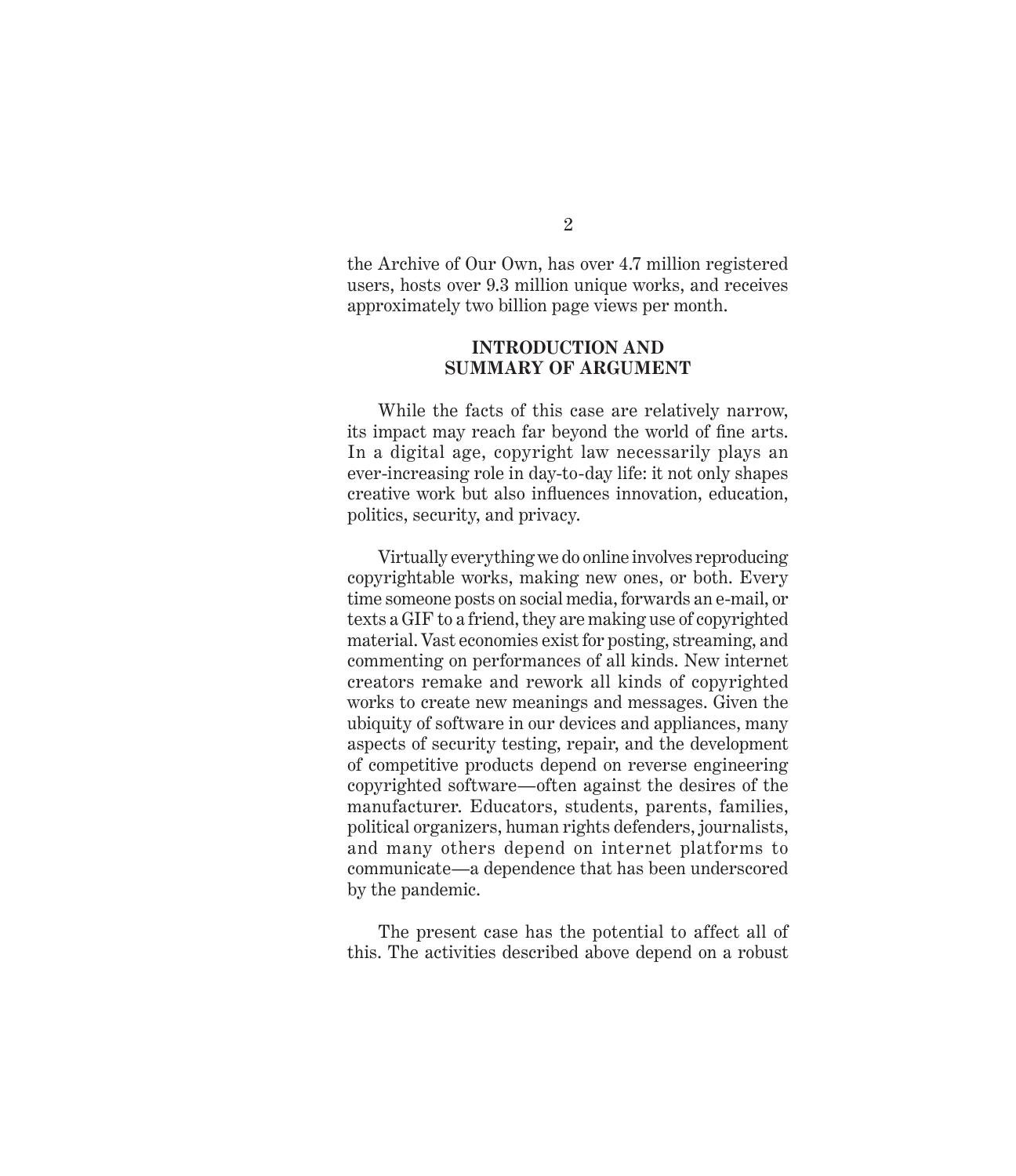and flexible fair use doctrine. Rightsholders may be reluctant to permit many of these uses, assuming those rightsholders can even be contacted. Many users will not even realize they might need fair use protections until they get an overzealous cease-and-desist notice backed up by a threat of massive statutory penalties or find their creative works taken down based on nothing more than an allegation of infringement. The need is even more acute where the user is not well-resourced: pro bono copyright lawyers are few and far between, and statutory damages can end a career or a company. The fair use doctrine gives these users the tools they need to fight back, in keeping with its core purpose—to ensure that copyright continues to foster, not impede, creative expression and, relatedly, to reconcile the First Amendment and the Copyright Clause.

The Second Circuit's new fair use approach, especially its analysis of the first fair use factor, throws a relatively stable regime into chaos. It cannot be reconciled with established law, including this Court's own rulings. If endorsed by this Court, it will undermine valuable expressive activity that builds on existing works, including fan fiction and works whose new meaning and message might not be apparent to all audiences.

Amici urge the Court to reverse. In addition, Amici urge the Court to reinforce fair use protections by clarifying that, where a use is at least minimally transformative and/or noncommercial, the rightsholder bears the burden to show market harm.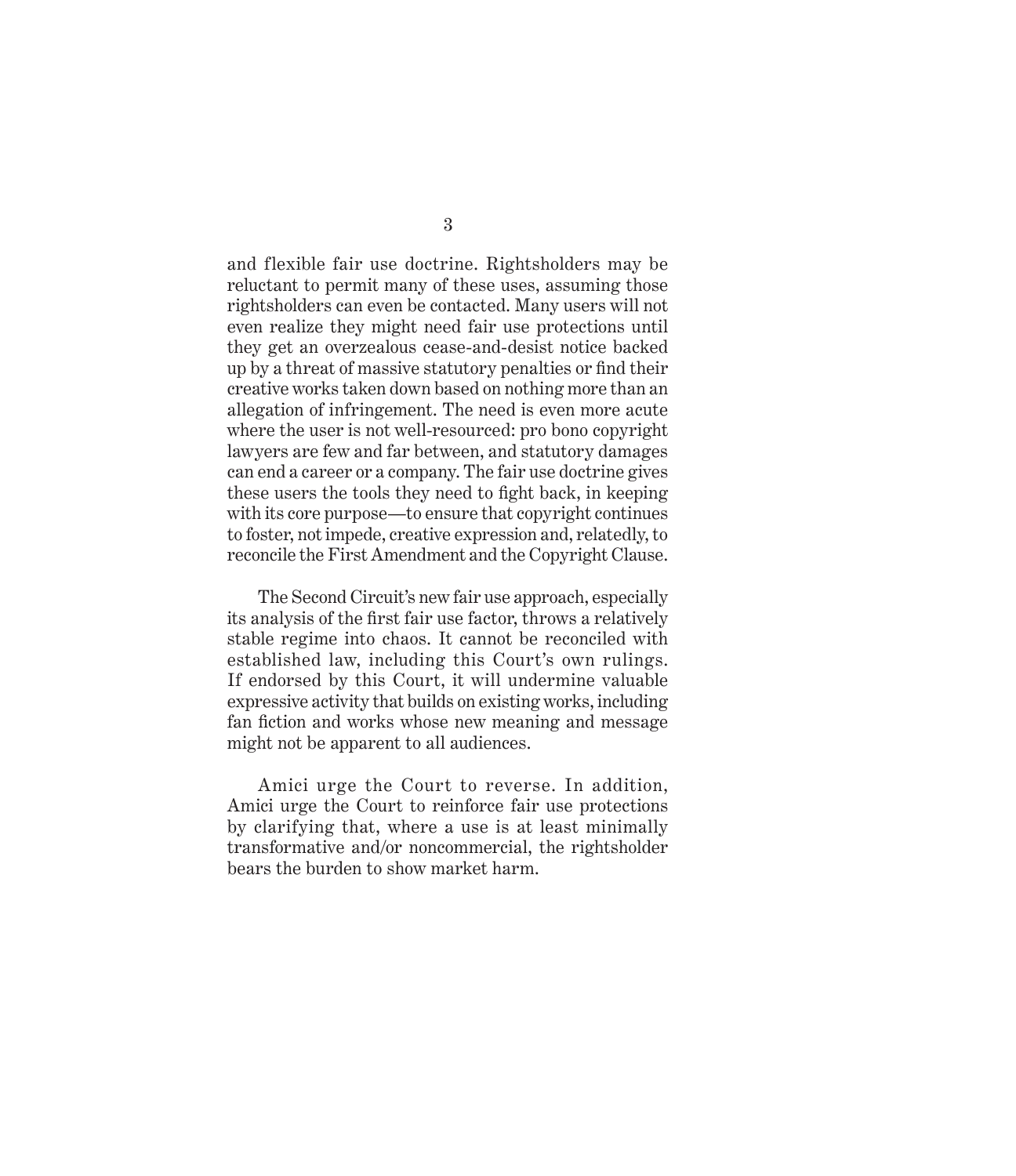### **Argument**

### **I. Fair Use Breathing Space Is More Important Than Ever**

Copyright acts as an "engine of expression" only when it respects the traditional contours that keep it within its appropriate bounds. *See, e.g.*, *Eldred v. Ashcroft*, 537 U.S. 186, 219–21 (2003); *Google LLC v. Oracle Am., Inc.,* 141 S. Ct. 1183, 1195–96 (2021). These traditional contours, such as fair use and the idea/expression dichotomy, serve as "built-in First Amendment accommodations" that, when they are respected, help alleviate the obvious tension between the First Amendment and the Copyright Clause. *Golan v. Holder*, 565 U.S. 302, 327–29 (2012); *Eldred*, 537 U.S. at 219.

More specifically, fair use helps fulfill copyright's essential purposes by fostering new creativity. Creators and innovators often build on what has come before; a robust fair use doctrine ensures that building can continue and that original creators don't have unlimited power to police the work of the next generation.

The doctrine is more important than ever in the twenty-first century, thanks to several overlapping developments that, taken together, amount to "copyright creep"—the expansion of copyright ownership into areas where it is increasingly likely to inhibit, rather than encourage, new creativity and expression.

The first significant change was the extension of the copyright term, combined with the abandonment of meaningful registration requirements. Every day, ordinary people as well as professionals create and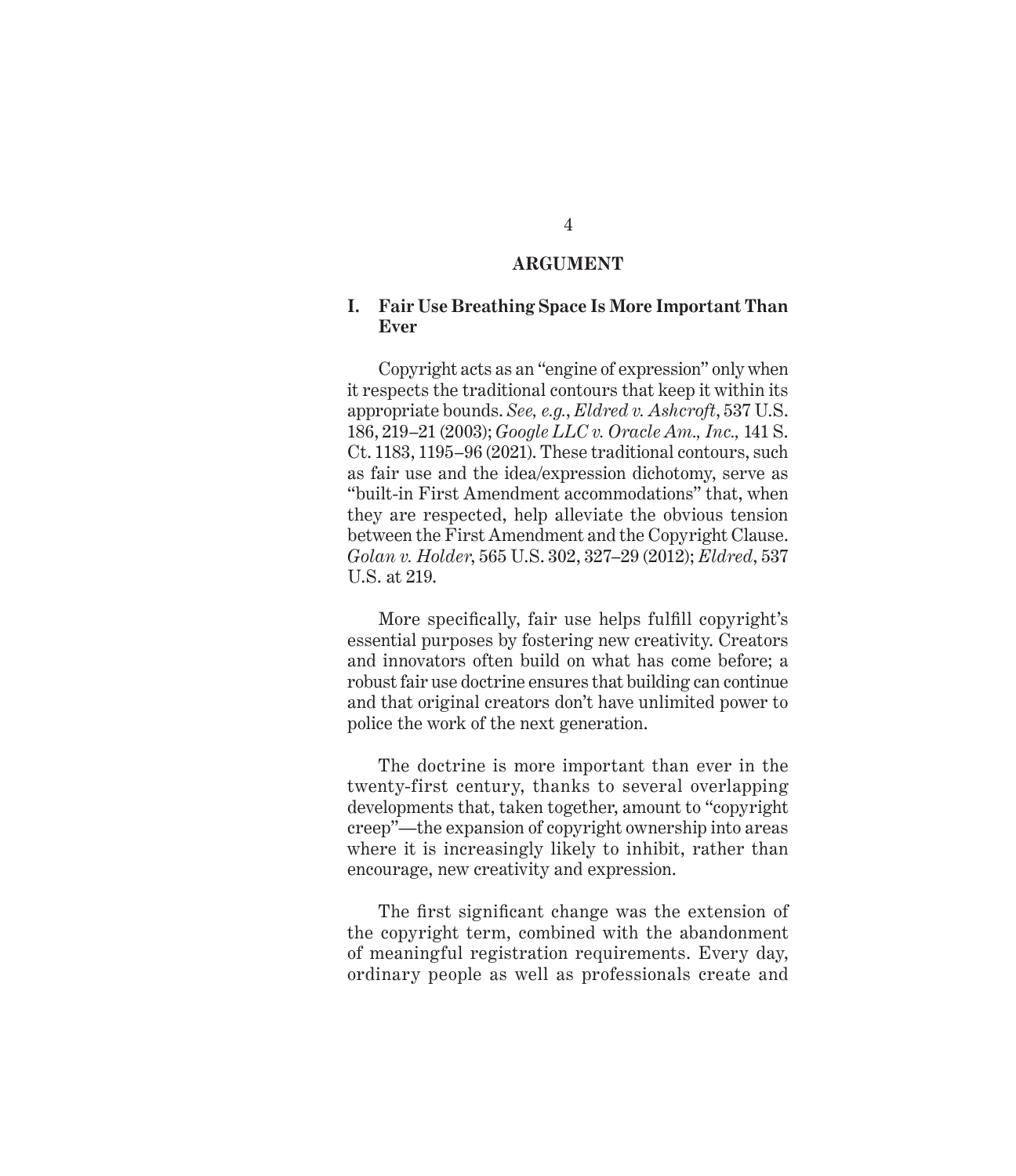use all kinds of works. Thanks to new technologies and platforms, we can also share and re-use those works widely. Without registration requirements, however, every blog post, comment, and selfie is a copyrighted work, and hence, sharing, quoting, or commenting on them—that is, doing exactly what many of these works are meant for—becomes a potential lawsuit in the making. Thanks to extraordinarily lengthy copyright terms, the threat lingers for decades, whether or not the copyright holder has any interest in enforcing their rights. Digital technologies aside, copyright term extension has led to a "missing century" of books that publishers have decided not to re-publish because of copyright risks, at the very time when books could be more available than ever.<sup>2</sup>

*Second*, and relatedly, huge swaths of copyrighted works, both new and old, are "orphans," *i.e.*, works of uncertain copyright status and, more importantly, for which the rightsholder cannot be identified. As the Copyright Office puts it:

[T]he uncertainty surrounding the ownership status of orphan works does not serve the objectives of the copyright system. For good faith users, orphan works are a frustration, a liability risk, and a major cause of gridlock in the digital marketplace.<sup>3</sup>

<sup>2.</sup> Rebecca J. Rosen, *The Missing 20th Century: How Copyright Protection Makes Books Vanish*, The Atlantic (Mar. 30, 2012), https://www.theatlantic.com/technology/archive/2012/03/ the-missing-20th-century-how-copyright-protection-makesbooks-vanish/255282/.

<sup>3.</sup> U.S. Copyright Office, *Orphan Works and Mass Digitization* 35 (2015), https://www.copyright.gov/orphan/.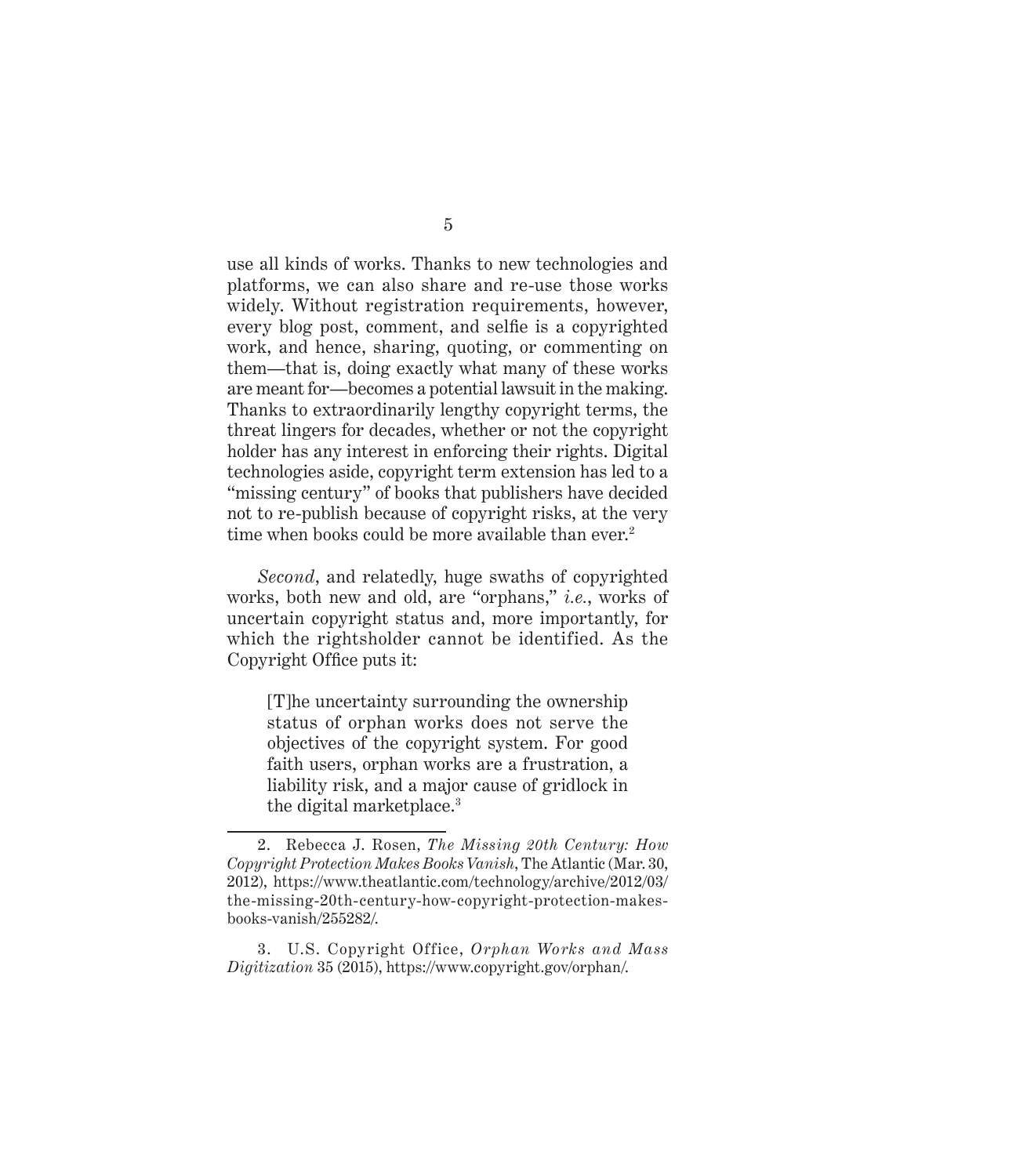In 2008, Congress attempted to address some aspects of the "orphan work" problem with new legislation, but the effort failed and the problem remains unresolved.<sup>4</sup>

*Third*, there is an ever-growing body of "born digital" works for which licenses are either effectively unobtainable (because there is no one with whom to negotiate) or take the form of contracts of adhesion that prevent important uses such as preservation and archiving.<sup>5</sup> The Music Library Association has extensively documented how, by conditioning access to works on the acceptance of adhesive contract terms, copyright owners of "born digital" works can undermine key limitations and exceptions to copyright, such as the first sale doctrine and statutory permissions for library archival reproduction.<sup>6</sup> *See Kirtsaeng v. John Wiley & Sons*, 568 U.S. 519, 523 (2013) (identifying the first sale doctrine, library archival reproduction, and fair use as limitations on exclusive rights).

*Fourth*, copyright has become a weapon to silence critical speech—a weapon that is easily wielded thanks to the Digital Millennium Copyright Act ("DMCA"). The DMCA gives internet intermediaries powerful incentives to remove any content that has been identified as

<sup>4.</sup> *See* Corynne McSherry, *The Orphan Works Problem: Time to Fix It*, EFF Deeplinks Blog (Feb. 4, 2013), https://www. eff.org/deeplinks/2013/02/orphan-works-problem-time-fix-it.

<sup>5.</sup> *Comments of the Music Library Association to the U.S. Copyright Office in the Matter of Music Licensing Study*, Dkt. No. 2014-03 (May 15, 2014), https://www.copyright.gov/policy/ musiclicensingstudy/comments/Docket2014\_3/Music\_Library\_ Association\_MLS\_2014.pdf.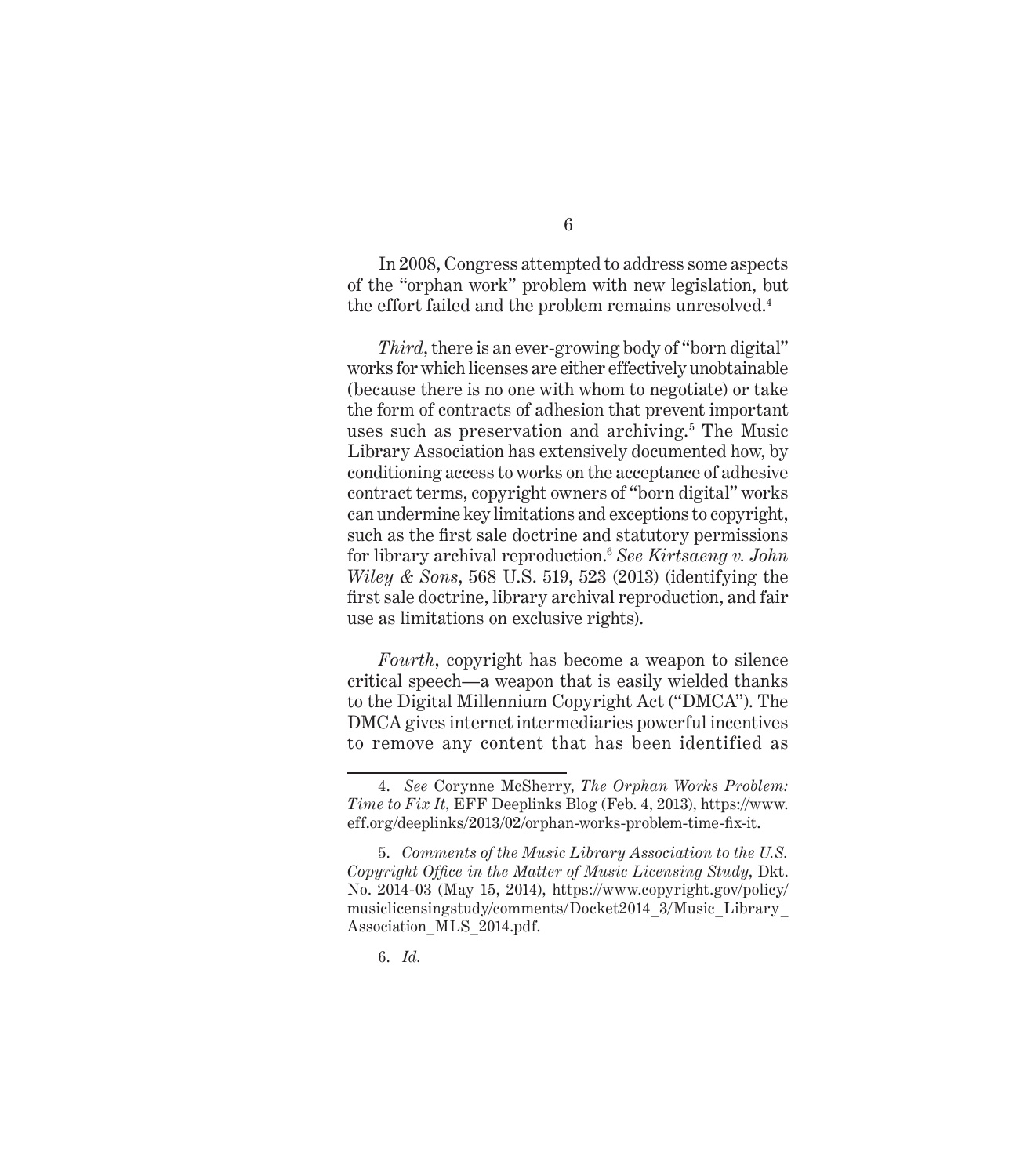infringing, whether or not that content actually infringes.<sup>7</sup> Thanks to those incentives, a DMCA notice allows the sender to do what no court could: cause the temporary or permanent deletion of speech, even lawful speech, based on nothing more than an allegation. To take just a few of of many examples:

- A media personality and addiction specialist used the DMCA to take down a video criticizing him for spreading Covid-19 misinformation.<sup>8</sup>
- City officials used the DMCA to target a blogger who used a modified version of the town's logo in a post criticizing its efforts to deter unhoused people from camping.<sup>9</sup>
- Political operatives used the DMCA to take down statements by former President Trump and other conservative statements based on their incorporation of copyrighted material.<sup>10</sup>

8. *TV Doctor Believes Copyright Will Save Him from Criticism, Is Very Wrong*, EFF Takedown Hall of Shame (2020), https://www.eff.org/takedowns/tv-doctor-believescopyright-will-save-him-criticism-very-wrong.

9. Clicky Steve, *Hall of Shame: Something Stinks in Abbotsford*, Automattic (May 3, 2017), https://transparency. automattic.com/2017/05/02/hall-of-shame-something-stinks-inabbotsford/.

10. *See, e.g.*, Mike Masnick, *Twitter Taking Down Trump Campaign Video Over Questionable Copyright Claim* 

<sup>7.</sup> *See Comments of Organization for Transformative Works to the U.S. Copyright Office in the Matter of Section 512 Study*, Dkt. No. 2015-07, at 6–10 (Mar. 30, 2016), https://downloads. regulations.gov/COLC-2015-0013-86027/attachment\_1.pdf.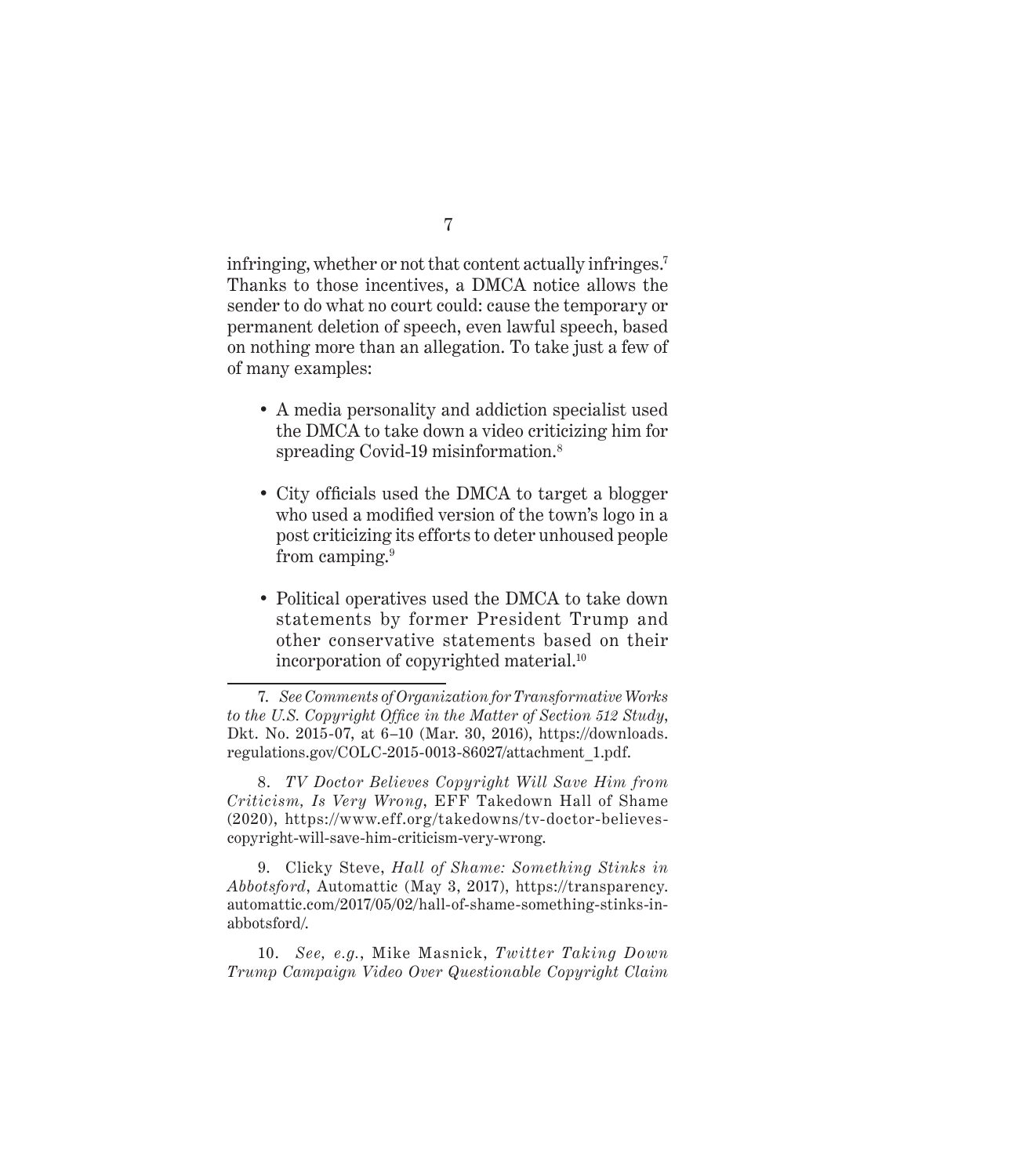And so on.<sup>11</sup> Unfortunately, given the potential costs of defending against such an allegation—both litigation expenses and statutory damages if you fail—many fair users fear fighting back, no matter how confident they are that their speech is lawful.

Moreover, rightsholders have repeatedly used the DMCA Section 512(h) subpoena process to attempt to unmask and silence anonymous critics. For example, the Watch Tower Bible and Tract Society of Pennsylvania ("Watch Tower") served a Section 512(h) subpoena on the social media site Reddit, seeking to uncover an anonymous poster's identity after he posted images of

*Demonstrates Why Trump Should Support Section 230*, Techdirt (June 5, 2020), https://www.techdirt.com/2020/06/05/ twitter-taking-down-trump-campaign-video-over-questionablecopyright-claim-demonstrates-why-trump-should-supportsection-230/; Mike Masnick, *Rather Than Attacking Section 230, Why Aren't Trump Supporters Angry About the DMCA That's Actually Causing Issues?*, Techdirt (July 2, 2020), https:// www.techdirt.com/2020/07/02/rather-than-attacking-section-230-why-arent-trump-supporters-angry-about-dmca-thatsactually-causing-issues/; Mike Masnick, *While Trump Continues to Complain About 230, It's Copyright Law That Once Again Actually Gets His Content Removed*, Techdirt (Oct. 9, 2020), https://www.techdirt.com/2020/10/09/while-trump-continues-tocomplain-about-230-copyright-law-that-once-again-actually-getshis-content-removed/. Many additional examples are collected at https://transparency.automattic.com/tag/hall-of-shame/ and https://www.eff.org/takedowns.

<sup>11.</sup> *See generally* Jennifer Urban, Joe Karaganis, and Brianna Schofield, *Notice and Takedown in Everyday Practice*, UC Berkeley Public Law Research Paper No. 2755628 (March 2017), *available at* https://papers.ssrn.com/sol3/papers. cfm?abstract\_id=2755628#.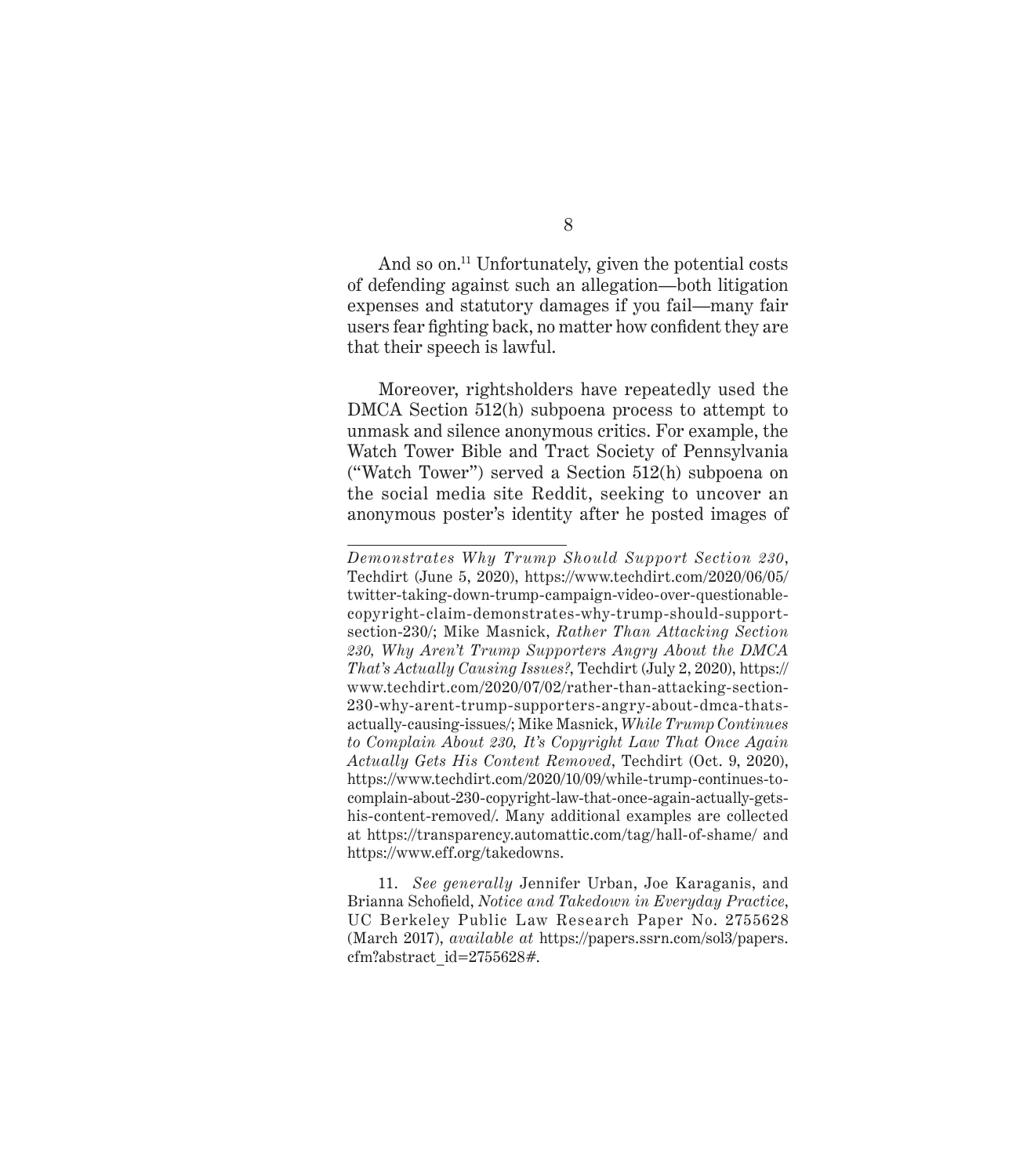Watch Tower documents to comment on its fundraising and data collection practices.12 In that case, the anonymous poster was able to obtain pro bono counsel and quash the subpoena. *See In re DMCA Subpoena to Reddit*, 441 F. Supp. 3d 875 (N.D. Cal. 2020). But many others have not been so fortunate: Watch Tower has served some seventy-two DMCA subpoenas since 2017 seeking to identify individuals who have posted criticisms of the Jehovah's Witnesses. Watch Tower has almost never used the information obtained from these subpoenas to file an infringement action.<sup>13</sup>

*Fifth*, everyday objects and processes increasingly rely on copyrighted computer software. Software-enabled devices have become ubiquitous, from thermostats to tractors to medical devices. Researchers, makers, and ordinary consumers must reverse engineer that software to test and improve those devices. For example, photographers frustrated by the limitations of digital cameras have found creative ways to make their cameras more effective and versatile using custom firmware.<sup>14</sup> To

14. The term "firmware" typically refers to software built into a physical device that controls the device's operation. A project called "Magic Lantern" has created firmware that enables new functionality such as video capture capability, audio filtering,

<sup>12.</sup> Order re Mot. to Quash at 2–3, *In re DMCA Subpoena to Reddit, Inc.*, 441 F. Supp. 3d 875 (N.D. Cal. 2020) (No. 19-mc-80005-SK (JD)), https://www.eff.org/files/2020/03/03/2020-03-02\_ order re\_motion\_dckt\_30\_0.pdf.

<sup>13.</sup> Paul Alan Levy, *Watch Tower's Misuse of Copyright to Suppress Criticism*, Public Citizen: Consumer L. & Pol'y Blog (Mar. 7, 2022), https://pubcit.typepad.com/clpblog/2022/03/watchtowers-misuse-of-copyright-to-suppress-criticism.html.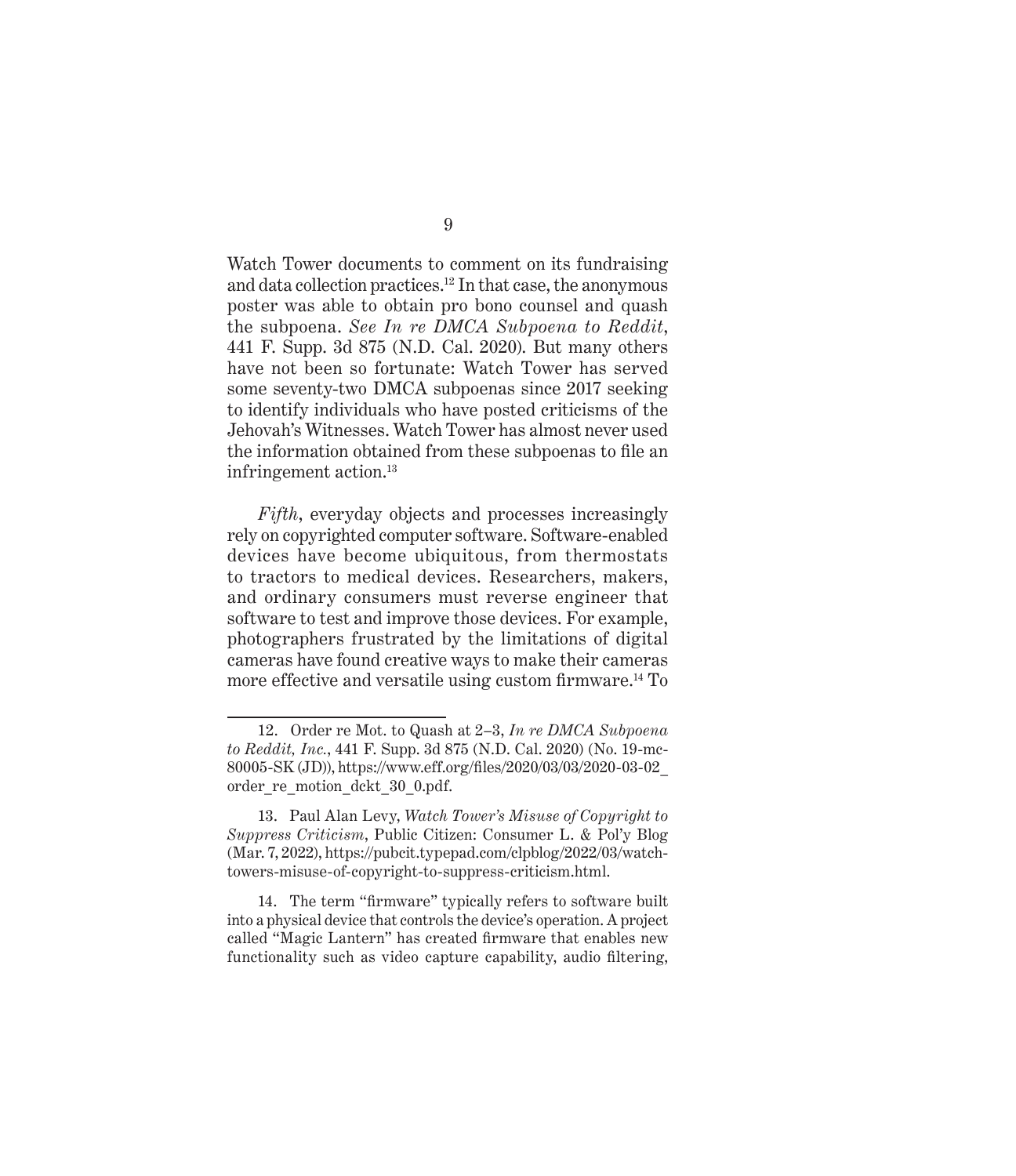create this enhanced firmware and ensure that it will be compatible with the camera, camera users need to create readable copies of the original copyrighted firmware code to analyze its functional attributes. Overzealous copyright owners may see that copying as infringement.

Some industry associations have complained that the fair use doctrine has "drastically expanded."15 If it has, that expansion has been essential to the doctrine's fundamental purpose of ensuring that copyright law fosters, rather than unduly inhibits, new creativity and innovation. Because copyright has expanded its coverage to so many activities and people, fair use needs equal scope and flexibility simply to keep up. Rebecca Tushnet, *Content, Purpose, or Both?*, 90 Wash. L. Rev. 869, 892 (2015); Jessica Litman, *Campbell at 21/Sony at 31*, 90 Wash. L. Rev. 651, 652–53 (2015); Justin Hughes, *Rules, Standards, and Copyright Fair Use* 60 (2020) https:// papers.ssrn.com/sol3/papers.cfm?abstract\_id=3592312 (revised Oct. 12, 2021).

overlays, exposure settings, motion detection, user scripting ability, improved dynamic range to capture shadowed details and fast-moving subjects, and a host of other features not included in the stock firmware of the Canon EOS SD Mark II and other Canon EOS DSLR cameras. *See* Magic Lantern Home Page, www. magiclantern.fm (last visited June 16, 2022)*.* Similar projects exist for Nikon and Panasonic cameras. *See* Nikon Hacker Showcase, https://nikonhacker.com/viewforum.php?f=9 (last visited June 16, 2022); PTool FAQ, Personal View FAQs Wiki, https://www. personal-view.com/faqs/ptool/ptool-faq (last modified Apr. 21, 2022).

<sup>15.</sup> Brief of Amici Curiae Ten Creators' Rights Organizations in Support of Respondent at 9, *Google LLC v. Oracle Am., Inc*., 141 S. Ct. 1183 (2021) (No. 18-975), 2020 WL 1131469.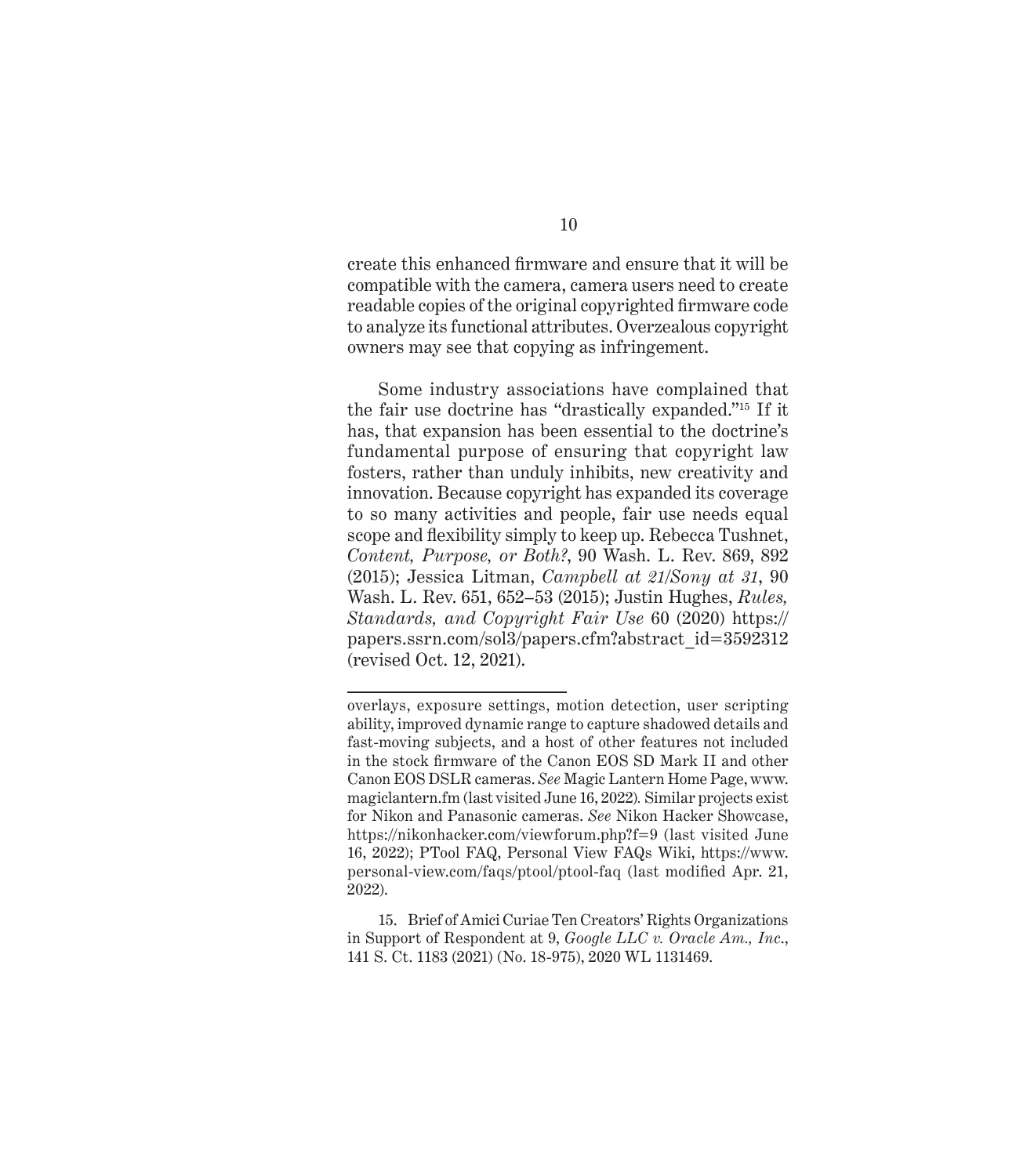Fair use, and in particular the definition of "transformative purpose," need not mean "all things to all people." *See* 4 Melville B. Nimmer & David Nimmer, *Nimmer on Copyright* § 13.05[A][1][b] (2019). But the doctrine must be robust and flexible enough to match the needs of the twenty-first century. Today, thanks to that very flexibility, it helps ensure that copyright does not impede the development, protection, and sharing of our cultural heritage. *See, e.g.*, Jennifer Urban, *How Fair Use Can Help Solve the Orphan Works Problem*, 27 Berkeley Tech. L.J. 1379 (2012). It helps safeguard political and critical speech online. *See, e.g.*, *In re DMCA Subpoena to Reddit*, 441 F. Supp. 3d at 887 (quashing subpoena seeking to unmask a fair user); *see also Lenz v. Universal Music Corp.*, 815 F.3d 1145, 1157 (9th Cir. 2016) (rightsholders must consider fair use before sending DMCA takedown notice). It helps ensure that we can continue to understand, repair, and improve upon the technologies we use every day. *See, e.g.*, *Sony v. Connectix*, 203 F.3d 596, 607 (9th Cir. 2000). It allows developing creators to find their voices and build their skills.<sup>16</sup> All of this work is crucial to fulfilling copyright's purpose, creating breathing space that benefits both creators and the public interest.

<sup>16.</sup> *Comments of the Organization for Transformative Works to the USPTO/NTIA* (Nov. 13, 2013), https://www. transformativeworks.org/wp-content/uploads/old/Comments%20 of%20OTW%20to%20PTO-NTIA.pdf.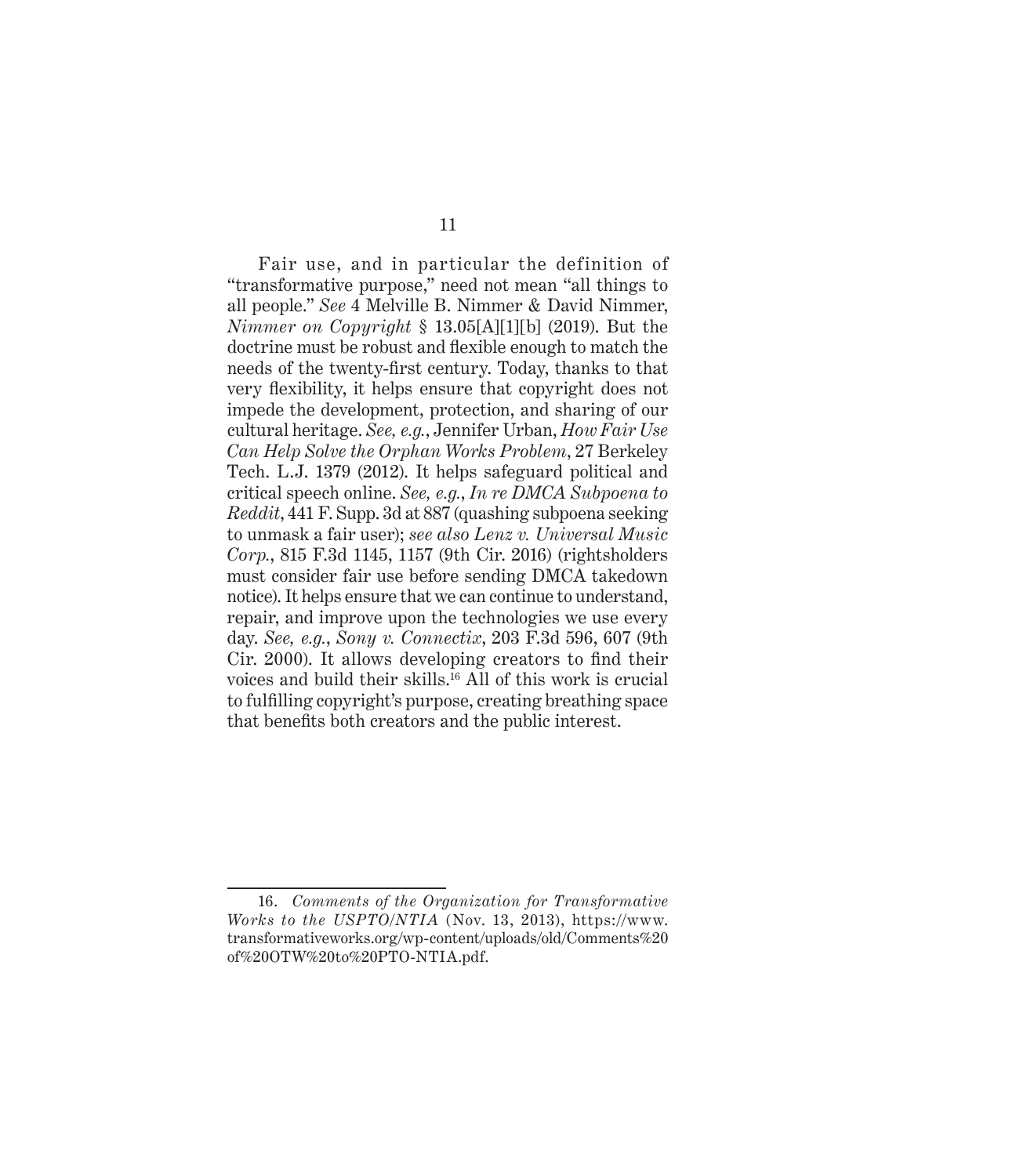### **II. The Second Circuit's Factor One Analysis Confuses Far More Than It Clarifies and Would Stifle New Creativity**

This Court's opinion in *Campbell*, as recently affirmed in *Google v. Oracle*, is key to the doctrine's continued vigor. With respect to factor one in particular, this Court held that a transformative purpose is nothing more or less than one that alters the original to create a new expression, meaning, or message. *Campbell v. Acuff-Rose Music, Inc.*, 510 U.S. 569, 579 (1994). That simple tenet is relatively easy to adapt to the wide variety of uses copyright implicates today.

The Second Circuit's factor one analysis, by contrast, substantially weakens and narrows fair use protections in three ways. *First*, it assumes that two works in a similar medium will share the same overarching purpose. *Second*, it holds that if a secondary use doesn't obviously comment on the primary work, then a court cannot look to the artist's asserted intent or even the impression reasonable third parties, such as critics, might draw. *Third*, it holds that, to be fair, the secondary use must be so fundamentally different that it should not recognizably derive from and retain essential elements of the original work. All three conclusions not only undermine fair use protections but also run contrary to practical reality.

### **A. Two works of visual art (or any two works in a roughly similar medium) do not necessarily share the "same overarching purpose"**

The Second Circuit's initial conclusion that the two works in question—works of visual art—share the same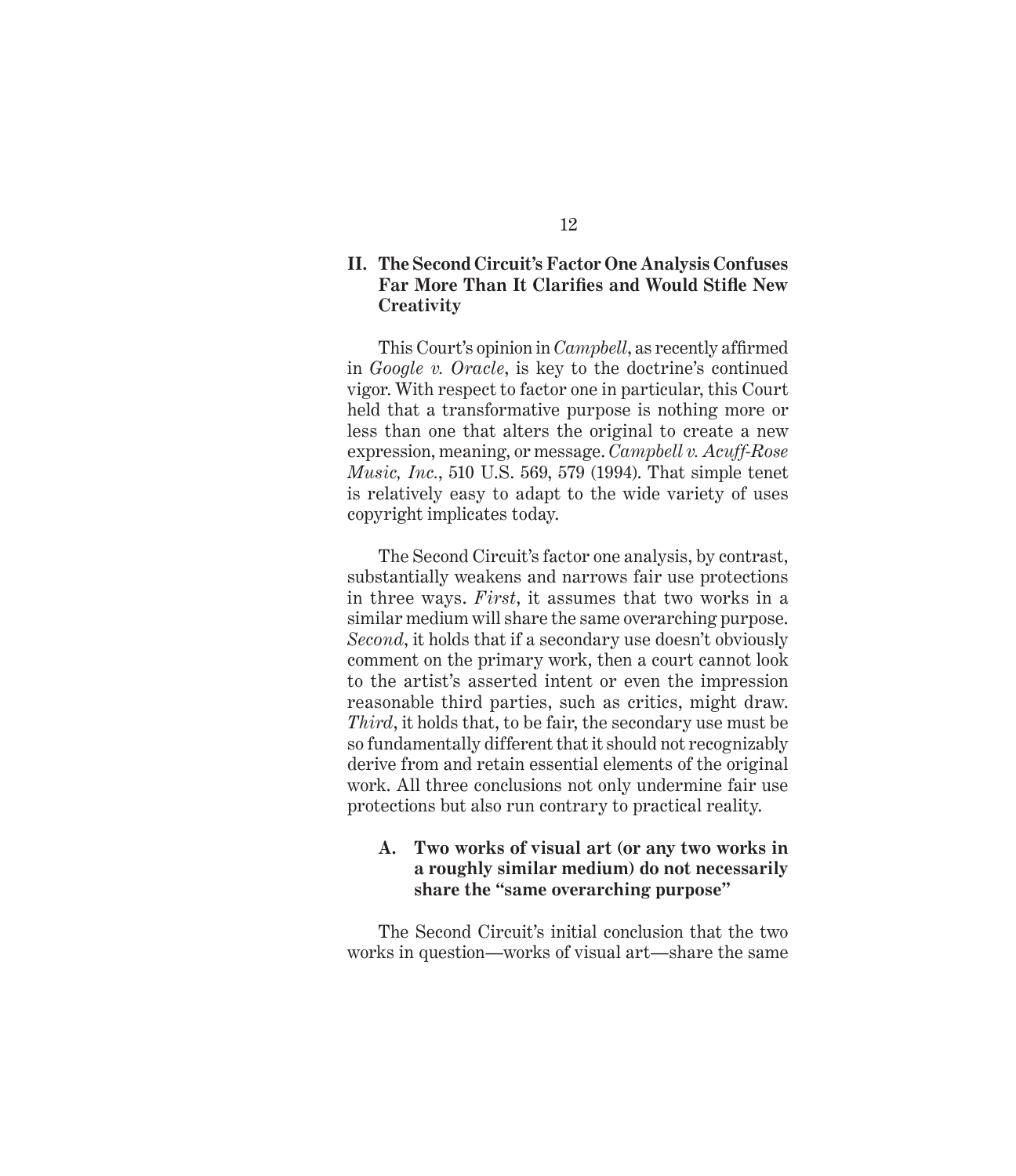overarching purpose (to serve as works of visual art) is both conclusory and circular. The works at issue in *Campbell* were both works of popular music and therefore shared the purpose of providing musical entertainment. *See Campbell*, 510 U.S. at 573. The works at issue in *Google v. Oracle* were both computer programs and therefore shared the purpose of operating the Java programming language. *See Oracle*, 141 S. Ct. at 1193–94. But in both cases, this Court recognized that medium and purpose are not coextensive.

In fact, transformative works—that is, works that "add[] something new, with a further purpose or different character, altering the first with new expression, meaning, or message"<sup>17</sup>—often share a medium with the work(s) they are based upon, and their audiences and purposes are likely to overlap. For example, both fictional and nonfictional films are just that—films—but they are unlikely to serve the same purpose, unless that purpose is defined as "to serve as films." It is well understood that quoting copyrighted works of popular culture (including other films) to illustrate an argument or point fits within fair use best practices for documentary filmmakers,<sup>18</sup> but under the Second Circuit's approach, such uses could be ruled non-transformative.

<sup>17.</sup> *Campbell*, 510 U.S. at 579. The *Campbell* court rejected a definition of "transformative" that would have required the followon work to constitute a commentary or criticism of the underlying work. *Compare Campbell*, 510 U.S. at 579 (majority opinion) *with id.* at 597–98 (Kennedy, J., concurring) (urging narrower definition of parody).

<sup>18.</sup> Ass'n of Indep. Video & Filmmakers et al., *Documentary Filmmakers Statement of Best Practices in Fair Use* 4 (2005), https://cmsimpact.org/wp-content/uploads/2016/01/Documentary-Filmmakers.pdf.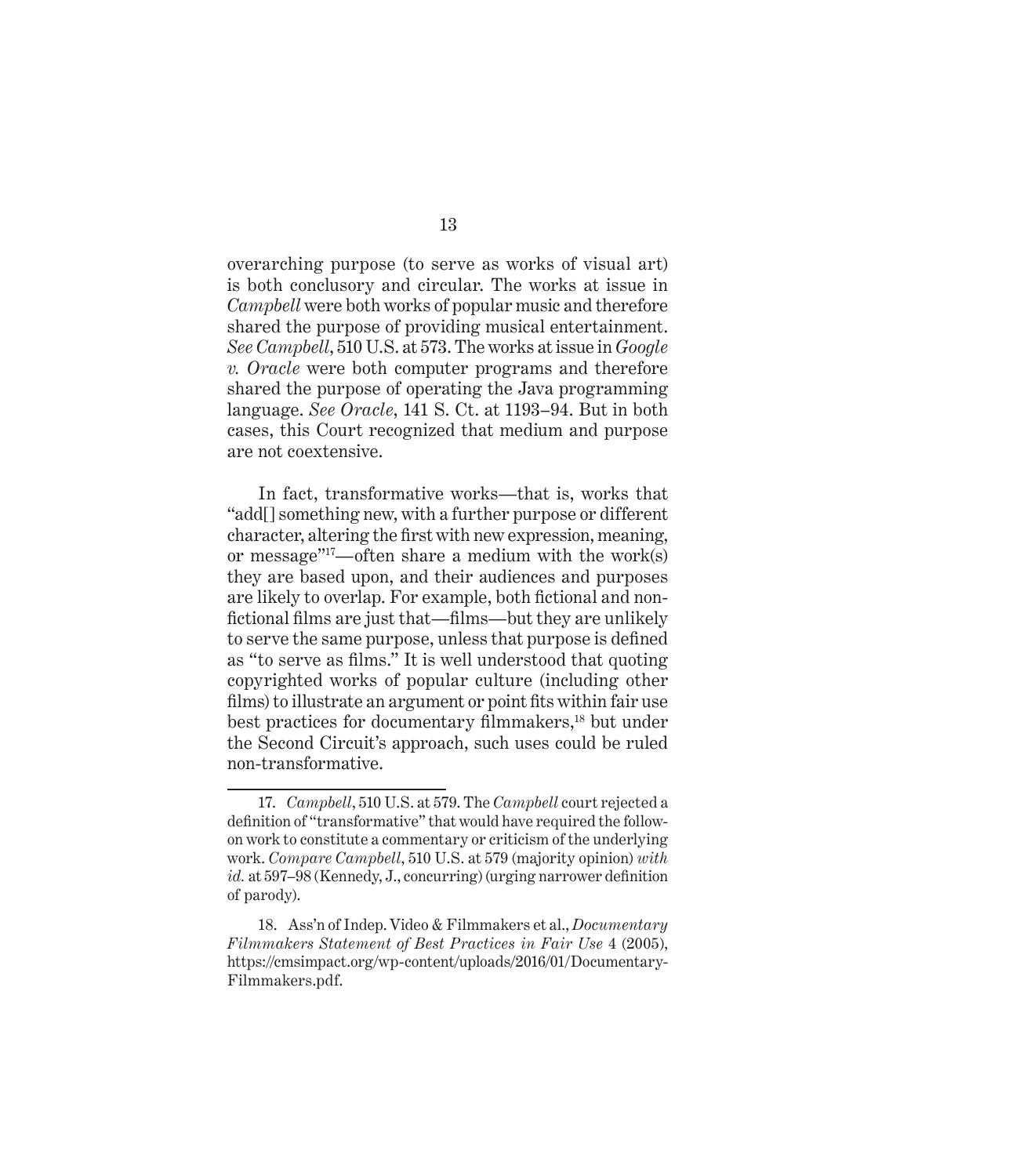Similarly, television shows and fan fiction videos that comment on those shows could also be understood to serve the same overarching purpose: to entertain. *See infra* Section II.B. Even a Saturday Night Live sketch poking fun at political figures using the model of "Where in the World Is Carmen Sandiego" arguably serves the same overarching purpose as the PBS show: to entertain and even educate via television.<sup>19</sup> All of these examples including examples that closely resemble the facts of *Campbell*—could fall into the Second Circuit's unhelpful trap.

### **B. In many cases, transformativeness cannot be assessed without considering intent and audience**

Many uses that can be described as serving the same overarching purpose at a high level of generality (as construed by the Second Circuit) can be transformative even if they don't obviously comment on the original. But that transformative aspect may not be evident without consulting the accused creator and the intended audience.

Sometimes, the transformative meaning or message of a follow-on work will be broadly obvious to just about any audience. This may be true, for example, of broad parodies or overt political statements. But more subtle or nuanced commentary—while no less transformative—may not always be clear to some audiences.

<sup>19.</sup> Saturday Night Live, *Where in the World is Kellyanne Conway?*, YouTube (May 7, 2017), https://www.youtube.com/ watch?v=NgWWube0M1c.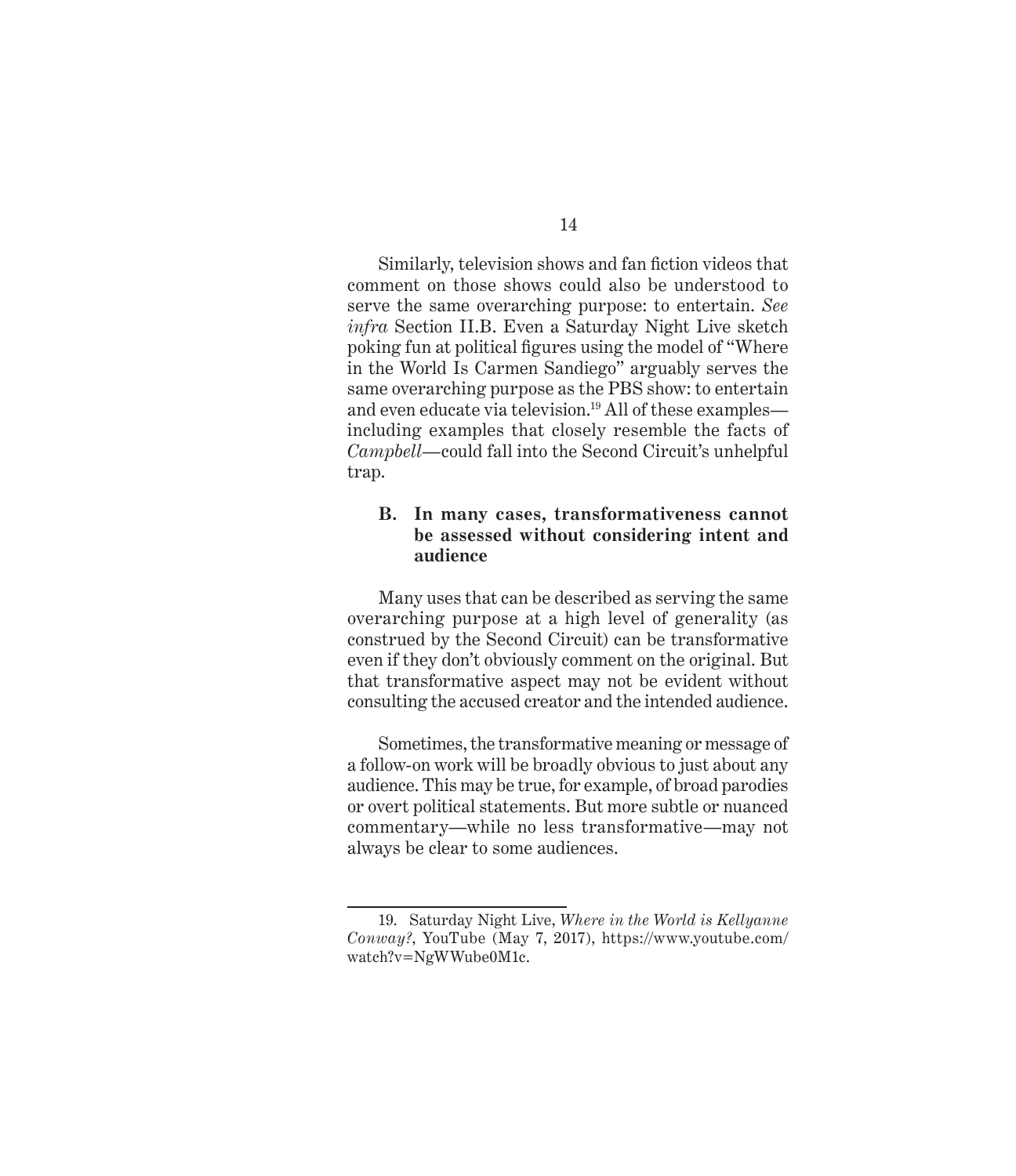Fan fiction videos (or "vids") provide a textbook example. Vids are fan-made videos that involve the recutting and remixing of footage from television shows or films, creating a video montage set to a new soundtrack. Vids are usually rapidly cut, preserving little or none of the narrative structure of the underlying source. The purpose of vidding is to remix the source material in order to provide a new narrative, highlighting an aspect of the source that may have been peripheral to the source's initial message, and often commenting on or critiquing that source. The transformative messages of these vids are apparent to the vidders who created them, to their intended audiences, and to other viewers with relevant experience. Other viewers, until they read a description of the vid's critical objective, may not recognize the transformative messages a vid conveys. But the fact that some viewers may lack knowledge does not detract from the vid's valuable transformative purpose.

Amicus OTW has compiled an illustrative collection of such vids in support of its successful petitions for a "vidding" exemption to the anti-circumvention provisions of 17 U.S.C. § 1201.<sup>20</sup> Section 1201 provides that the Copyright Office can grant such exemptions (subject to a number of additional requirements) where Section 1201 would interfere with likely fair uses. The Copyright Office did so here, acknowledging that vids qualify as likely fair uses.

For example, in one vid entitled "The Price," vidder ThingsWithWings crafted a carefully edited critique of

<sup>20.</sup> *See* Org. for Transformative Works, *Test Suite of Fair Use Vids*, https://www.transformativeworks.org/legal/vidtestsuite/.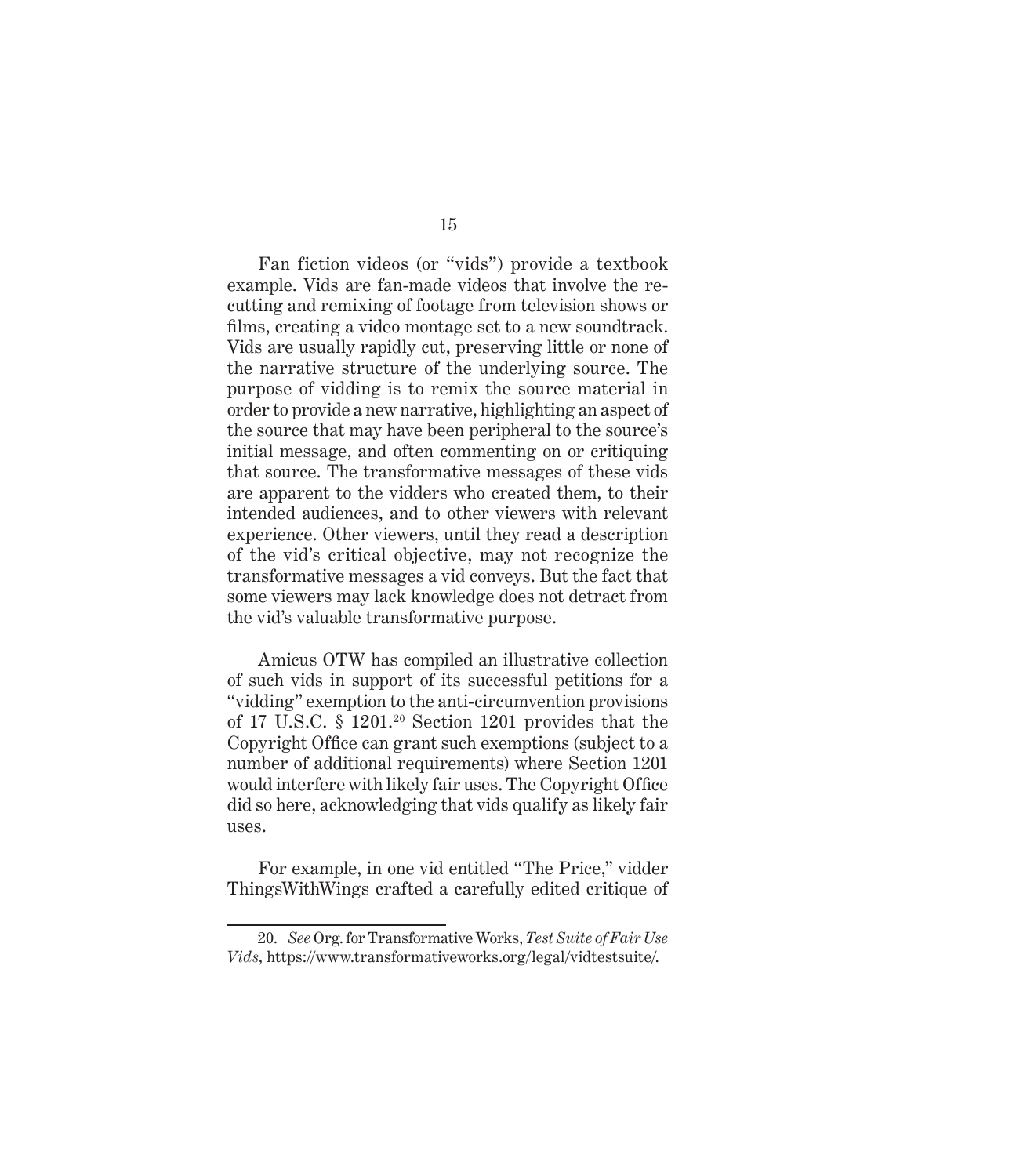standard media narratives in which a female character is harmed for the sole purpose of providing a motivation for the main male character's storyline, and harms to her are shown only to emphasize how he suffers as a result.<sup>21</sup> The vid catalogs this trope and illustrates the misogyny inherent in it by using examples from well-known films such as Harry Potter, Batman, and Lord of the Rings. "The Price" ends with shots of multiple men crying, initially intended as dramatic but turned bathetic by the vid's repetition and juxtaposition.

Within fan communities where such tropes are widely discussed, ThingsWithWings' message would be immediately understood. Outside of those communities, however, it might not "reasonably be perceived" without further description and explanation. Indeed, that sort of subtlety may be necessary to achieve successful criticism of deeply ingrained media tropes. How better to educate viewers about potential social harms in mainstream media than through examples they may previously have viewed uncritically?

To take another example, vidder Obsessive24's "Piece of Me" combines glossy DVD footage from Britney Spears' videos and other, grittier images of the singer (tabloid photography, deliberately grainy YouTube video) to draw a contrast between the singer's projected self-image and the more pathetic narrative of exploitation, commodification, and breakdown revealed by the tabloids. The song "Piece of Me," which is Spears' own, plays throughout. Spears seems to intend for the song to be read as a challenge to a fight: "You want a piece of me?" The images in the

<sup>21.</sup> *See id.*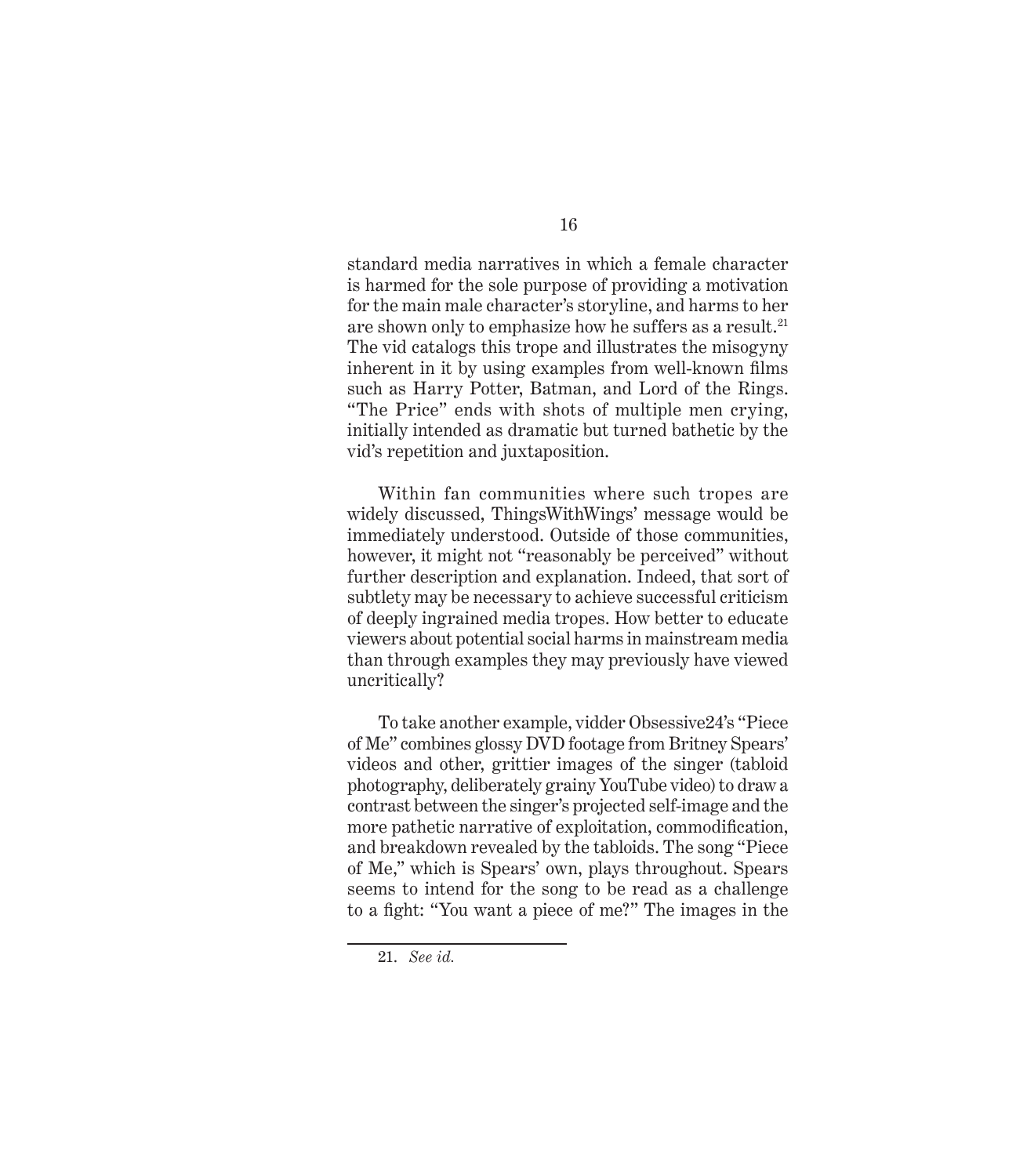original video reinforce that aggressive, defiant meaning. But Obsessive24's video remix suggests another meaning: the violence of being ripped apart. The result is an almost classically tragic narrative wherein Spears is picked apart by vultures: her family, Hollywood, the media, and us, the consuming audience. Again, some audiences will perceive that new message readily. Others will not. If the large and reasonable audience that perceives a new, critical message is ignored, fair use will no longer protect the "Progress" and free speech interests that it has historically furthered.

### **C. Many digital transformative uses recognizably derive from and retain essential elements of the original**

The Second Circuit's test would characterize works as non-transformative if they merely "impos[e]… another artist's style on the primary work such that the secondary work remains both recognizably deriving from, and retaining the essential elements of, its source material." *Andy Warhol Found. for the Visual Arts, Inc. v. Goldsmith*, 11 F.4th 26, 42 (2d Cir. 2021). This approach directly conflicts with this Court's ruling in *Campbell*, in which the imposition of 2 Live Crew's style on Roy Orbison's song *was* the transformative activity. *See Campbell*, 510 U.S. at 588*.* Unquestionably, 2 Live Crew's version was both recognizably derived from, and retained essential elements of, its source material. And it was also a paradigmatic example of transformativeness.

More recently, in the midst of the pandemic, many people turned to TikTok for entertainment—including making their own videos. This was particularly true for musicians, dancers, and choreographers, whose outlets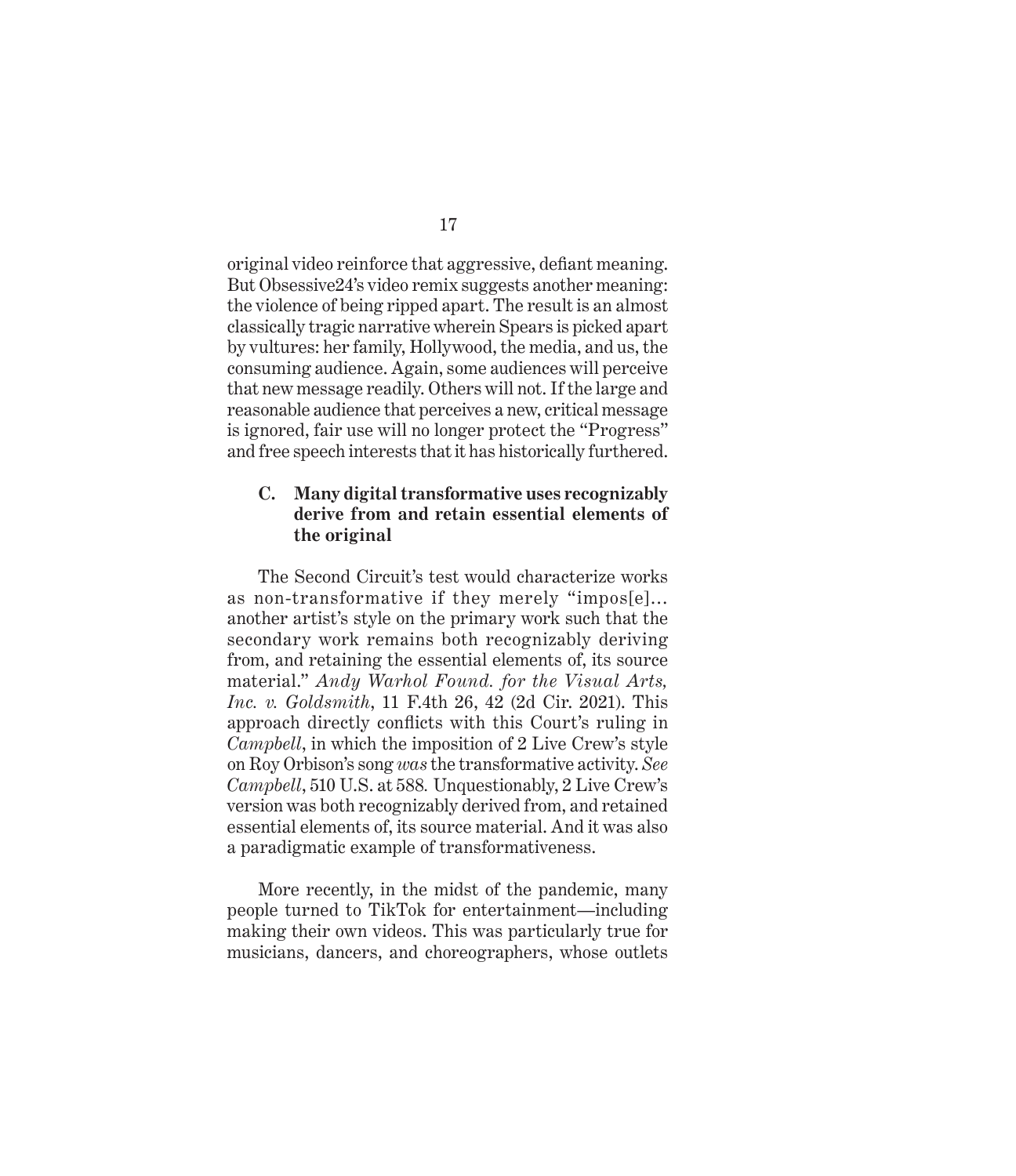for performance were severely constrained. In 2021, content creators on TikTok began posting homages to the 2007 Disney film *Ratatouille* with original song and dance numbers that included careful choreography, graphic design, sets, and costumes. These new short works transformed Disney's Ratatouille story from a topdown corporate pronouncement that "anyone can cook" into a real-life meta-demonstration that expression and creativity could come from all kinds of people and walks of life.<sup>22</sup>

The short, fan-created videos all derived from and retained essential elements of the original movie. They also all served a transformative purpose because they added new and distinct messages about the nature of creatorship in the TikTok era, the potential for unity in a time of isolation, and the survival of creative expression amidst a global pandemic.

<sup>22.</sup> Julia Reinstein, *How "Ratatouille" Went From TikTok to an (Almost) Broadway Musical*, BuzzFeed News (Jan. 2, 2021), https://www.buzzfeednews.com/article/juliareinstein/ ratatouille-musical-tiktok-broadway; Zachary Pincus-Roth, *The Most Exciting Theater Now is a Figment of Our Imagination*, Wash. Post (Dec. 22, 2020), https://www.washingtonpost.com/ arts-entertainment/2020/12/22/tiktok-broadway-musical-theaterratatouille/; Alyssa Bereznak, *Anyone Can Cook: The Oral History of 'Ratatouille: The Musical,'* The Ringer (Dec. 31, 2020), https:// www.theringer.com/movies/2020/12/31/22206943/ratatouillemusical-oral-history-tiktok-trend-making-of; Emily Maskell, *A Complete Guide to the 'Ratatouille' TikTok Musical*, Paper Mag. (Nov. 26, 2020), https://www.papermag.com/a-complete-guide-tothe-ratatouille-tiktok-musical-2649046202.html?rebelltitem=26 #rebelltitem26.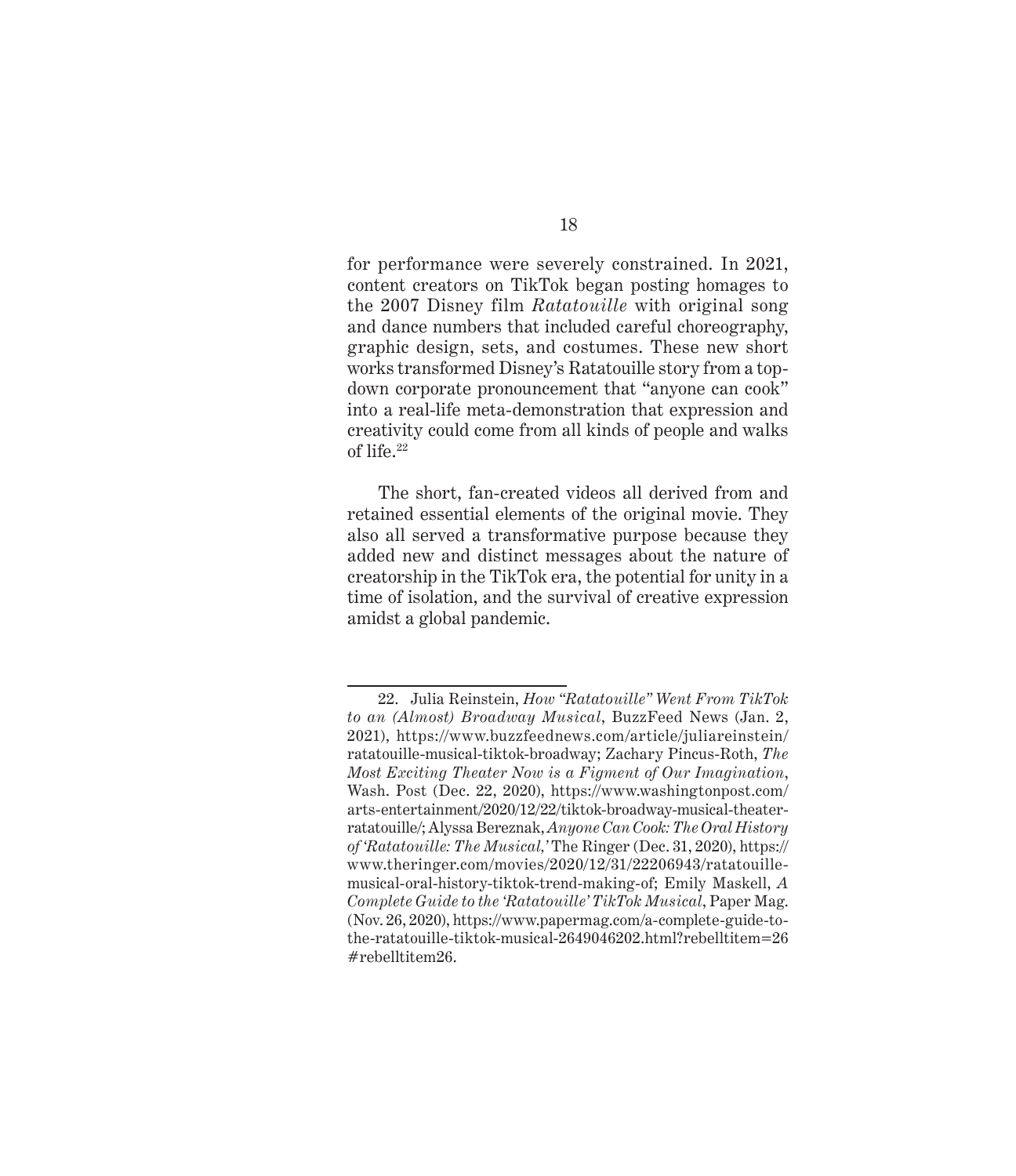As these examples suggest, the Second Circuit's attempt to draw a distinction between works that "convey a new meaning or message" and works that "recognizably deriv[e] from, and retain[] the essential elements of," their source material cannot be reconciled with either this Court's jurisprudence or with the practical reality of online creativity. *Warhol v. Goldsmith*, 11 F.4th at 42. It is possible for a work to be transformative without, in the Second Circuit's words, "draw[ing] from numerous sources, rather than ... simply alter [ing] or recast [ing] a single work with a new aesthetic." *Id.* at 41. Indeed, such transformative uses are common. Holding otherwise would disserve copyright's purpose by inhibiting, rather than fostering, new creativity.

### **III. The Factor One Analysis Should Be Flexible and Tied to the Circumstances of the Case—Including, Where Appropriate, the Intended Audience of the Work**

The Second Circuit correctly observed that the judge should not assume the role of aesthetic critic. But neither should the judge attempt to substitute an imaginary "reasonable perceiver" who does not need to consult with either the accused creator or their intended audience. And while a court need not always consult creators, experts, or third parties to assess transformativeness, it should be permitted to do so in circumstances where the use calls for it.

A court can, at the outset, evaluate from an accused work or its context whether a use is obviously transformative, as with a quotation in a review, a clear parody, an explicit criticism, or an overtly political comment. That kind of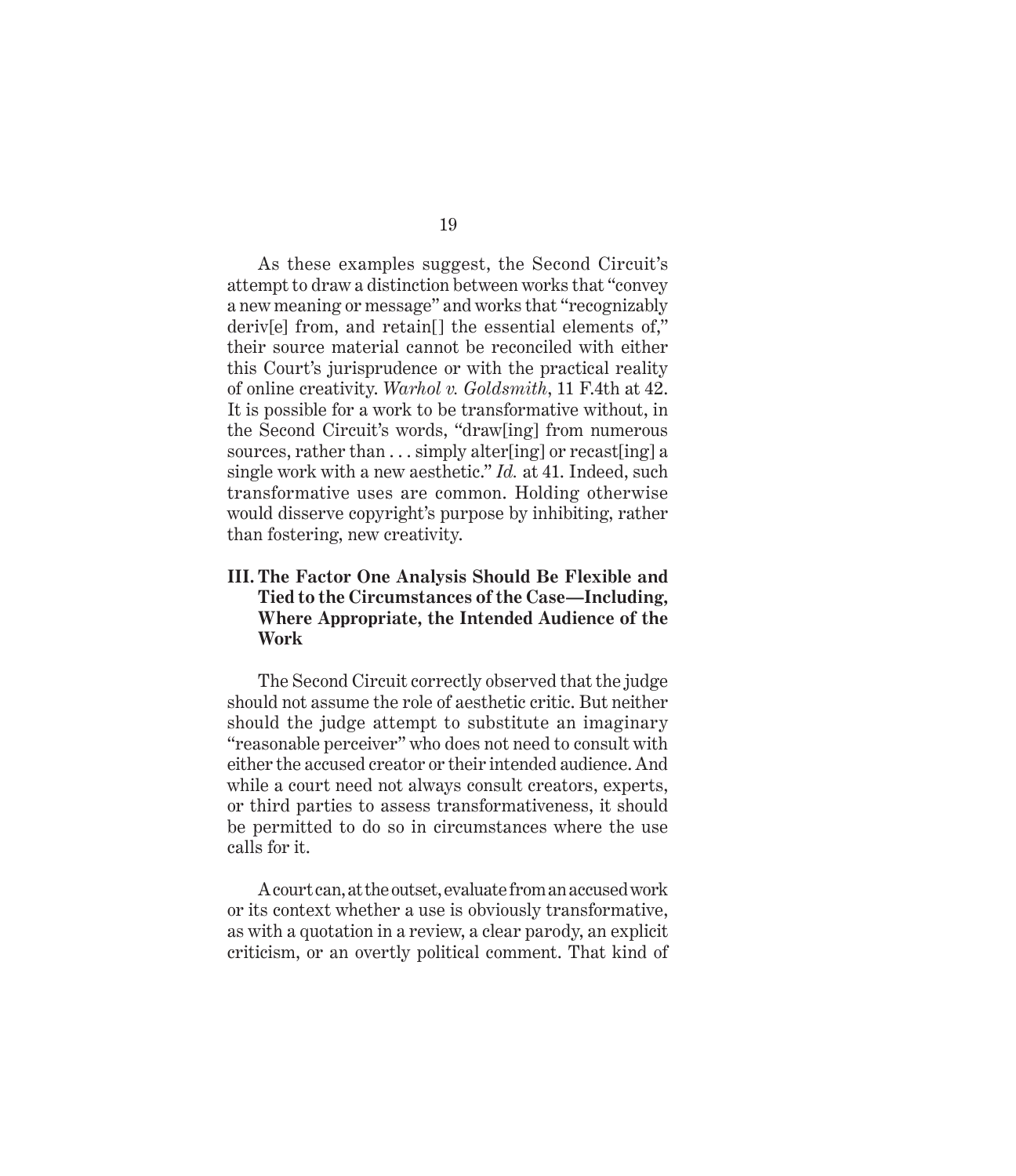swift analysis is particularly helpful where the copyright holder appears to be acting in bad faith and/or leveraging a lawsuit or subpoena for retaliatory purposes. A fair user can respond to a DMCA takedown notice, fend off such a subpoena, or end a lawsuit promptly, based on the facts already before the court. *See, e.g.*, *In re DMCA Subpoena to Reddit*, 441 F. Supp. 3d at 884–85 (quashing subpoena on fair use grounds when entire works were posted in forum "dedicated to criticism of Watch Tower by former members" for "criticism and commentary in a manner fundamentally at odds with Watch Tower's original purposes"); *Art of Living Found. v. Does 1–10*, 2011 WL 5444622, at \*6 (N.D. Cal. Nov. 9, 2011) (quashing subpoena when pseudonymous speech was "obviously critical"); *Hughes v. Benjamin*, 437 F. Supp. 3d 382, 394 (S.D.N.Y. 2020) (dismissing copyright complaint on fair use grounds when accused work, comprised entirely of quotations from single video, was edited so "a reasonable observer who came across the [accused] video would quickly grasp its critical purpose"); *Sedgwick Claims Mgmt. Servs., Inc. v. Delsman*, 2009 WL 2157573, at \*4 (N.D. Cal. July 17, 2009), *aff'd*, 422 F. App'x 651, 652 (9th Cir. 2011) (dismissing complaint on fair use grounds when accused work recontextualized otherwise unaltered photos into "wanted" poster format); *Adjmi v. DLT Entm't Ltd.*, 97 F. Supp. 3d 512, 531–32 (S.D.N.Y. 2015) (dismissing complaint on fair use grounds when parodic nature of use was immediately apparent without need for further discovery).

But—for the reasons discussed above—when the transformative meaning, message, or purpose of a use is not immediately obvious, the analysis cannot stop there. Courts must consider additional facts, including evidence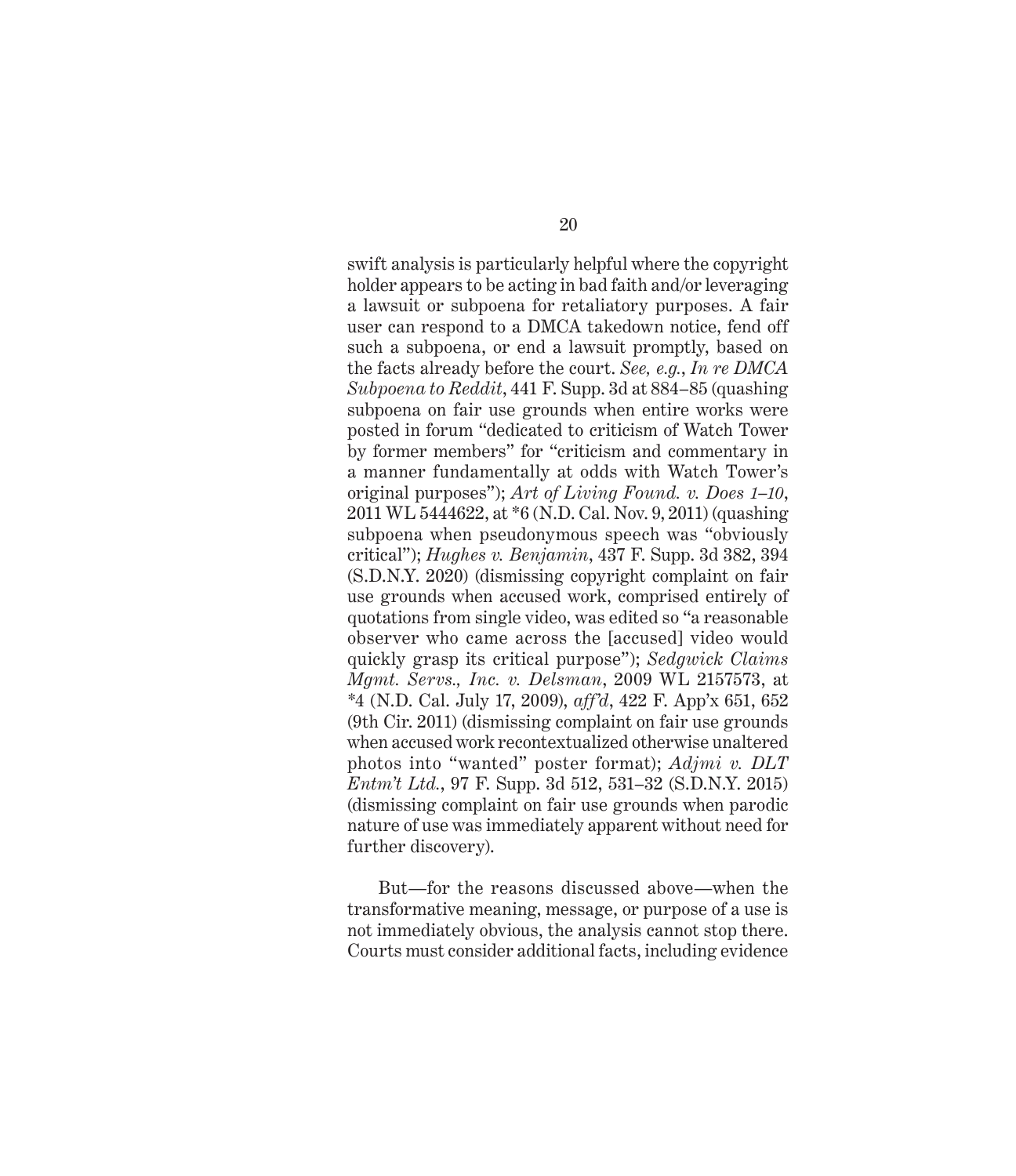of the accused creator's intent in using the underlying work, and how the relevant audience for the accused work will perceive that work. *See Blanch v. Koons*, 467 F.3d 244, 251–52 (2d Cir. 2006) (relying on artist testimony to explain transformative nature of use); *Oracle Am., Inc. v. Google Inc.*, 2016 WL 1743129, at \*2 (N.D. Cal. May 2, 2016) (permitting expert testimony regarding transformative purpose of use); *Shady Records v. Source Enters.,* 2005 WL 14920, at \*19 (S.D.N.Y. Jan. 3, 2005) (holding that testimony of accused infringer regarding purpose of use created question of fact as to transformativeness, precluding summary judgment).

While evidence regarding the intent of the accused creator or the reactions of the intended audience for the accused work may not necessarily be dispositive of transformativeness, they are certainly relevant to it—particularly when transformativeness is reasonably disputable. In such circumstances, courts should be permitted to consider the totality of the circumstances to determine whether a particular use is transformative.

Indeed, as a practical matter courts already consider audience reactions in the fair use analysis, when they consider the relevant markets and whether the follow-on use would serve as a market substitute. For example, in a case involving a documentarian's use of a video clip of a hip-hop song made by players on the Chicago Bears, the court weighed the fourth factor in the defendant's favor:

In this case, the plaintiffs do not argue that *'85: The Greatest Team in Football History* affected the market for full recordings, whether they be audio or audiovisual, of the *Super Bowl Shuffle*.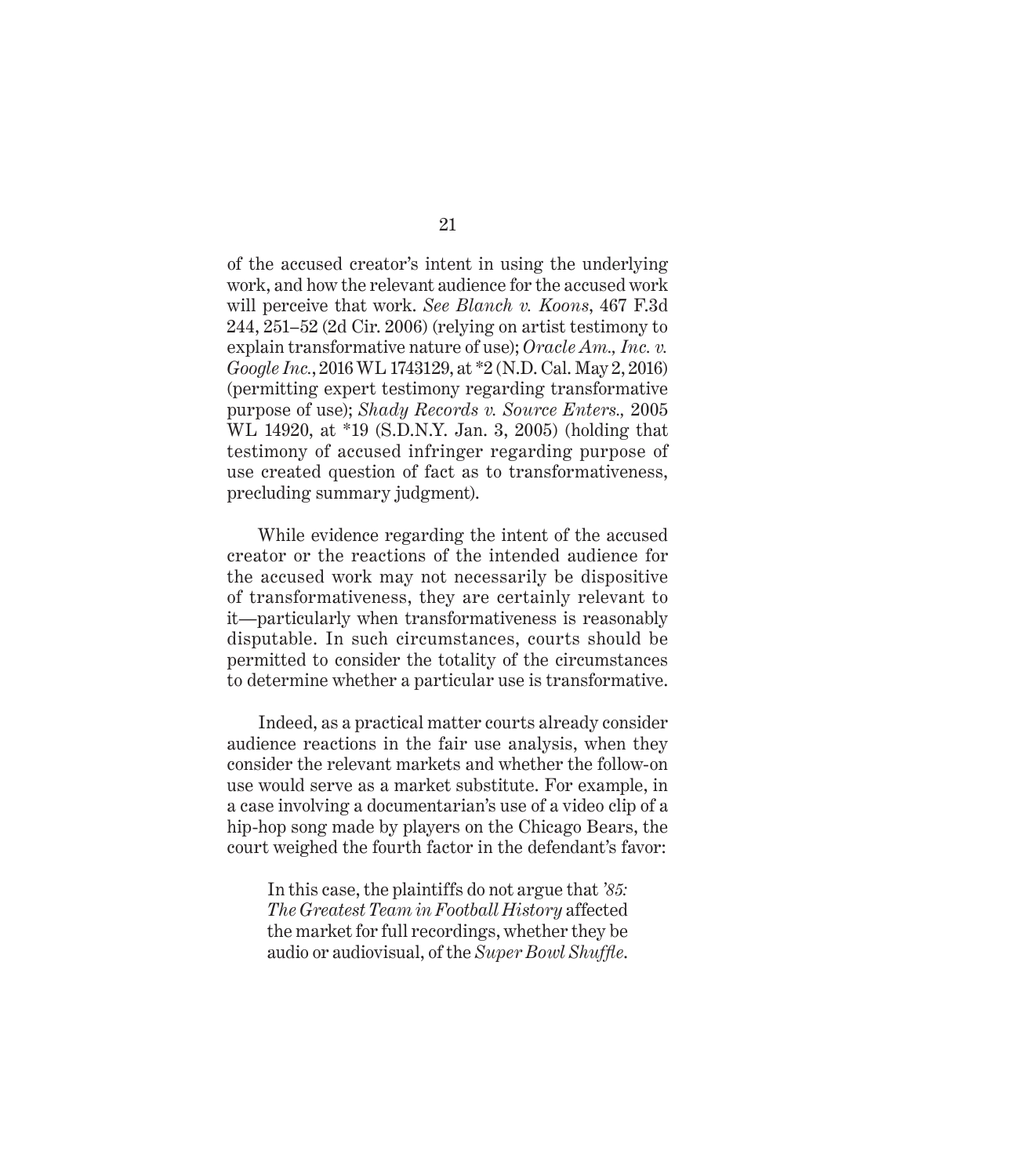Rightly so, because no one would purchase the right to view *'85* as a substitute for purchasing the *Shuffle*. It is frankly inconceivable that hearing a clip of the song in the documentary would dissuade a listener from purchasing it if she was otherwise predisposed to do so.

*Red Label Music Publ'g, Inc. v. Chila Prods.*, 388 F. Supp. 3d 975, 986 (N.D. Ill. 2019). To come to this conclusion, the court had to make an assessment as to the nature and preferences of the audience for both works. *See also, e.g.*, *Wright v. Warner Books, Inc.*, 953 F.2d 731, 739 (2d Cir. 1991) (affirming district court's finding of no reasonable likelihood of injury to alleged market where, inter alia, "sparing" use of original work was unlikely to supplant market for full work); *Kelly v. Arriba Soft Corp.*, 336 F.3d 811, 821 (9th Cir. 2003) (concluding enlarged versions of thumbnail images would not be successful substitute for original images); *Perfect 10, Inc. v. Amazon.com, Inc.*, 508 F.3d 1146, 1168 (9th Cir. 2007) (same, and deeming theory that thumbnail images could be substitutes for reduced-size images overly hypothetical absent finding that anyone had used them this way); *Magnum Photos Int'l., Inc. v. Houk Gallery, Inc.*, 2018 WL 4538902, at \*4 (S.D.N.Y. Sept. 21, 2018) (finding thumbnail versions of images posted on a gallery's website were no substitute for the original works because, inter alia, "no reasonable buyer would consider the internet thumbnail images a significantly competing substitute").

Ironically, the Second Circuit's approach effectively accomplishes the opposite of its stated goal. Assuming that a court can assess transformativeness without giving due weight to the creator's intent and the reception of the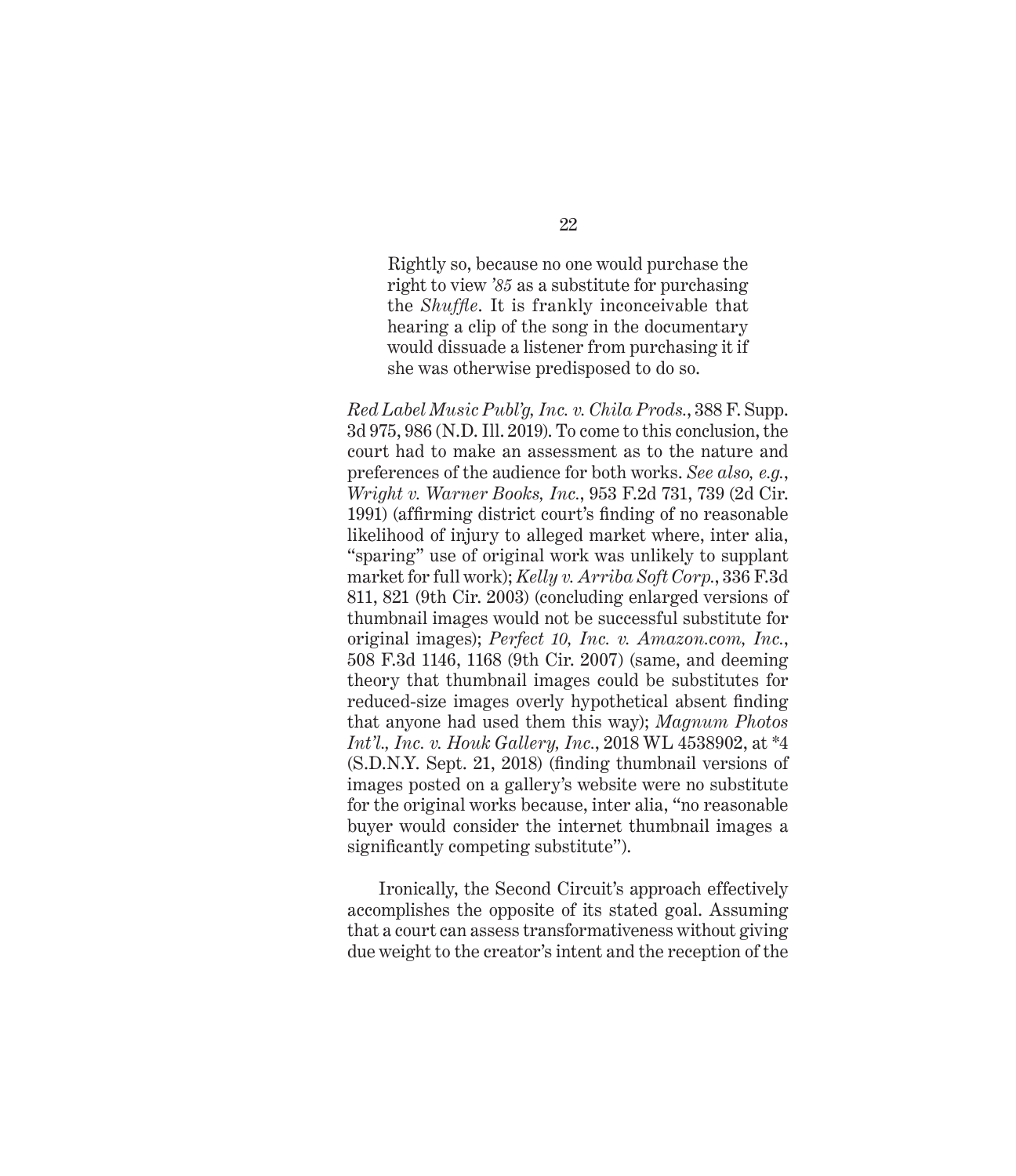work necessarily requires the judge to ignore relevant evidence. That, in turn, requires the judge to substitute their own assessment, in violation of one of the core maxims of copyright law: that "persons trained only to the law" should not "constitute themselves final judges" of the worth and meaning of expressive works. *Bleistein v. Donaldson Lithographing*, 188 U.S. 239, 251–52 (1903).

### **IV. The Court Should Take This Opportunity to Reassess the Factor Four Burden**

Courts have long understood that the four fair use factors must be considered together, in light of the purposes of copyright. *See, e.g.*, *Campbell*, 510 U.S. at 578 (fair use factors must not "be treated in isolation" but "weighed together"). For example, the third factor—the "amount and substantiality of the portion used" can only be assessed in light of the user's purpose. *Id.* at 586–87; *Oracle*, 141 S. Ct. at 1205. And crucially, where a work is transformative, any presumption of market substitution no longer applies. *Campbell*, 510 U.S. at 591.

As that lack of presumption indicates, that interrelationship can and should affect the burden of proof. Specifically, where fair use comes from a new meaning or message and/or serves a noncommercial purpose, the purposes of fair use, and copyright generally, are best served by recognizing that some relevant evidence is entirely under the copyright claimant's control.

A fair use is, by definition, a lawful, noninfringing, use and, therefore, an affirmative right. *Lenz*, 815 F.3d at 1152–53 (9th Cir. 2016) (citing *Bateman v. Mnemonics, Inc.*, 79 F.3d 1532, 1542 n.22 (11th Cir. 1996) (Birch, J.)).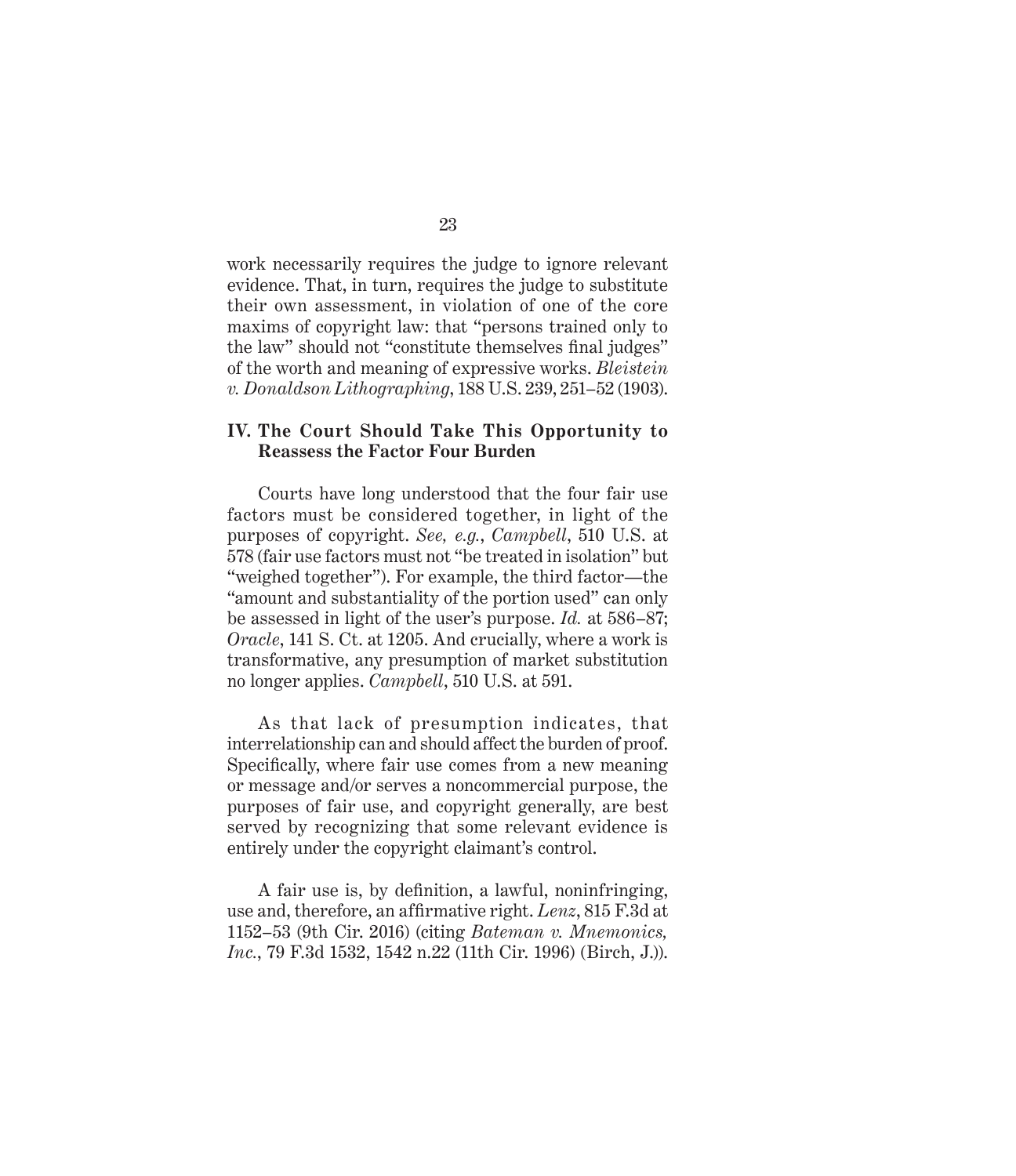Because it is styled as an affirmative defense, however, courts have put the burden of proof on the defendant. With respect to factors one through three, this approach often makes practical sense as the secondary user is better or equally well-positioned to offer relevant evidence.

But even if a party seeking to rely on fair use bears the overall burden of proving that a use is fair, that does not mean that party should bear the burden of proving every aspect of every factor. *See Cambridge Univ. Press v. Patton*, 769 F.3d 1232, 1279 & n.34 (11th Cir. 2014) (holding that ultimate burden to prove fair use was on defendant, but factor four burden of production was on plaintiff); *cf. St. Mary's Honor Ctr. v. Hicks*, 509 U.S. 502, 506–07 (1993) (explaining that burden of production with respect to specific aspects of a claim can be on one party while overall burden of proof remains on opposing party); *Dubner v. City and Cnty. of S.F.*, 266 F.3d 959, 965 (9th Cir. 2001) (same).

With respect to factor four, the copyright owner is far better positioned to understand and produce evidence of its licensing market than the defendant. Courts have recognized this type of information asymmetry as a reason to shift the burden of production. *See Tex. Dep't of Cmty. Affs. v. Burdine*, 450 U.S. 248, 255–56 (1981); *Dubner*, 266 F.3d at 965.

Moreover, given the copyright creep outlined in Section I, *supra*, many actual defendants as well as those targeted by DMCA notices are likely to lack the financial resources to hire experts to help them muster evidence that their conduct has not caused market harm. For those defendants, the price of defending their lawful speech will

24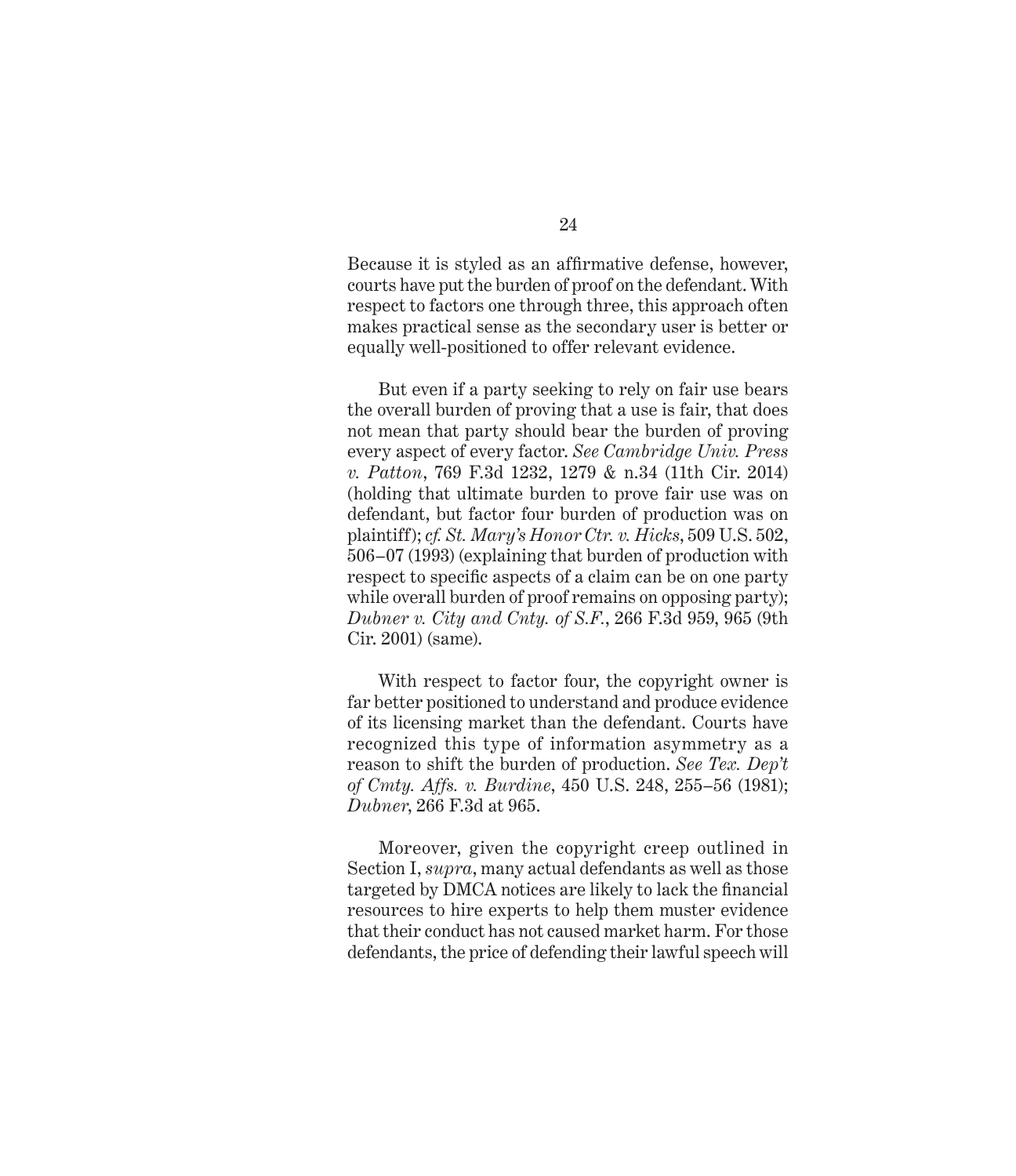be too high to contemplate, giving copyright owners an effective heckler's veto.<sup>23</sup>

As nonprofits that provide legal services to individual creators and internet users, Amici have seen firsthand how the uncertainty and cost of mounting a fair use defense can dissuade follow-on creators from taking their chances in court. In addition to the resulting suppression of lawful speech, this dynamic has negative consequences for the development of fair use jurisprudence addressing the types of everyday fair uses discussed in this brief. That is, because relatively few individuals have the resources to litigate, courts do not have the opportunity to weigh in on many of the most common types of fair uses. As a result, the problem is to some extent self-perpetuating, in that it prevents the development of case law that could help to reduce litigants' uncertainty.

The Second Circuit has correctly noted that "the more the copying is done to achieve a purpose that differs from the purpose of the original, the less likely it is that the copy will serve as a satisfactory substitute for the original." *Authors Guild v. Google, Inc.*, 804 F.3d 202, 223 (2d Cir. 2015). In effect, this recognition puts a thumb on the scale for transformative uses. But it does not answer the more fundamental issue of evidentiary sources. It is procedurally unfair to put the burden on the accused creator to prove the absence of potential harm, especially given the plaintiff's low initial burden—a

<sup>23.</sup> *See* Ned Snow, *Proving Fair Use: Burden of Proof As Burden of Speech*, 31 Cardozo L. Rev. 1781 (2010) (discussing chilling effect of placing fair use burden on defendant); Haochen Sun, *Copyright Law As an Engine of Public Interest Protection*, 16 Nw. J. Tech. & Intell. Prop. 123, 162–64 (2019) (same).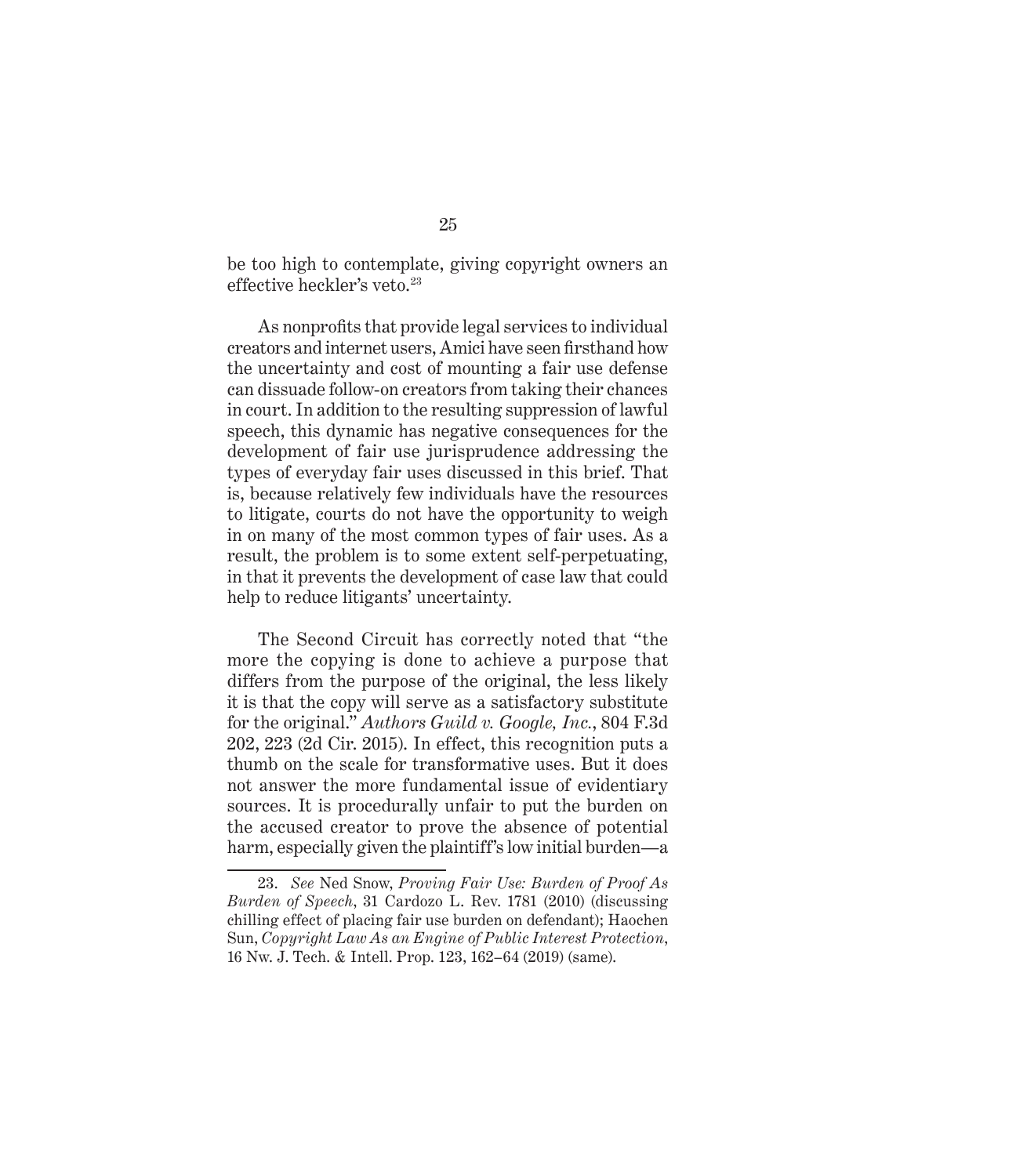simple showing of ownership and copying—compared to the multiple issues the accused creator must address. $24$ *Cf. Medtronic, Inc. v. Mirowski Family Ventures, LLC*, 571 U.S. 191, 200–02 (2014) (concluding fairness requires placing burden of proving infringement on patentee in declaratory action); *Burdine*, 450 U.S. at 255–56 (burdenshifting in discrimination cases gives plaintiff "full and fair opportunity to demonstrate pretext"); *Dubner*, 266 F.3d at 965 (burden-shifting in unlawful arrest cases avoids "forc[ing] plaintiffs to produce evidence that they cannot possibly acquire").

Fair use is a distinctive defense that plays a constitutional role by mediating the tension between the First Amendment and the Copyright Clause. Given that role, and the potential chilling effect that improper copyright allegations and legal process can have for online speech, the Court should affirm that where a secondary use is at least minimally transformative and/ or noncommercial, the plaintiff must provide evidence of market harm.

#### **CONCLUSION**

For the foregoing reasons, Amici urge the Court to reverse. We also urge the Court to clarify that the rightsholder must show market harm where the use in question is at least minimally transformative and/or noncommercial.

<sup>24.</sup> Amici recognize that in this case, the Plaintiffs may have failed to meet their burden of proof on substantial similarity as well.